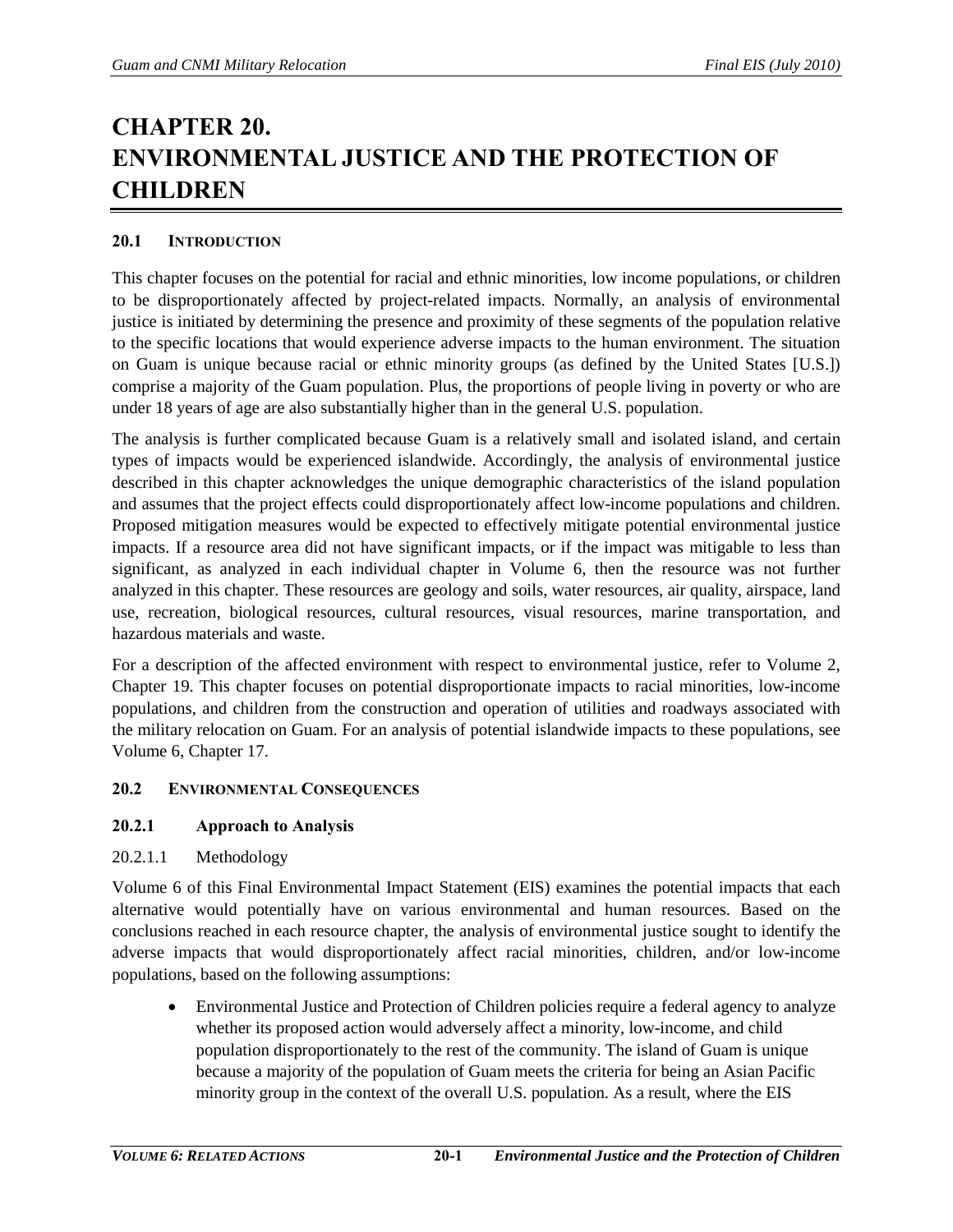identifies significant impacts for a particular resource, there would be a corresponding, islandwide adverse effect to minority populations on Guam, compared to the U.S. population. However, because of international agreements that require the proposed action to focus on Guam and not other locations within the U.S., the evaluation of environmental justice would be on whether there are disproportionate adverse effects within the context of alternatives for facility location on Guam. Because of this, it would be impossible for there to be a disproportionate effect from an identified adverse impact based solely on the impact affecting a minority population. Therefore, the analysis for environmental justice on Guam must consider whether there is a disproportionate adverse effect on a low-income population or children. For example, if a low-income population is being affected by a potential reduction in Public Health and Social Services, that impact would be considered a significant impact because the population, as a given, is a minority population and it is being disproportionately affected because it is a low-income population. As a result, some resource areas may have effects on a minority population, but because they do not impact a low-income or child population in a disproportionate manner, they will not be considered as causing an environmental justice adverse effect.

- The region of influence (ROI) is defined as the area in which the principal effects arising from the proposed construction of utilities and roadways are likely to occur. Those who may be affected by the consequences of utilities and roadway construction and operation are often those who reside or otherwise occupy areas immediately adjacent to the project locations.
- Because the proposed actions are related either to construction or operations, impacts to the ROI would likely be either "spill over" effects that extend beyond an installation's boundary line into the surrounding community, or impacts that directly affect minority populations in the ROI.

The analysis applied the three tiers of criteria to assess the environmental justice implications for each significant impact identified in the relevant resource chapters. In some cases if the analysis shows that the requirements for the specific criteria have not been met, then a discussion on the next tier may not be required. For instance, if an applicable disadvantaged group is not disproportionately affected in Tier 2, then a discussion on significant effects under environmental justice would not be warranted.

- Tier 1: Are there any racial minorities, low-income, or child populations adjacent to the proposed action site?
- Tier 2: Are the applicable disadvantaged groups disproportionately affected by the negative environmental consequences of the proposed actions?
- Tier 3: Would the disproportionate adverse effects be significant?

## 20.2.1.2 Determination of Significance

According to Section 1508.27 of the Council on Environmental Quality Regulations for Implementing National Environmental Policy Act (Council on Environmental Quality 1979), determining the level of significance of an environmental impact requires that both context and intensity be considered. These terms are defined in Section 1508.27 as follows:

• "Context. This means that the significance of an action must be analyzed in several contexts such as society as a whole (human, national), the affected region, the affected interests, and the locality. Significance varies with the setting of the proposed action. For instance, in the case of a site-specific action, significance would usually depend upon the effects in the locale rather than in the world as a whole. Both short- and long-term effects are relevant."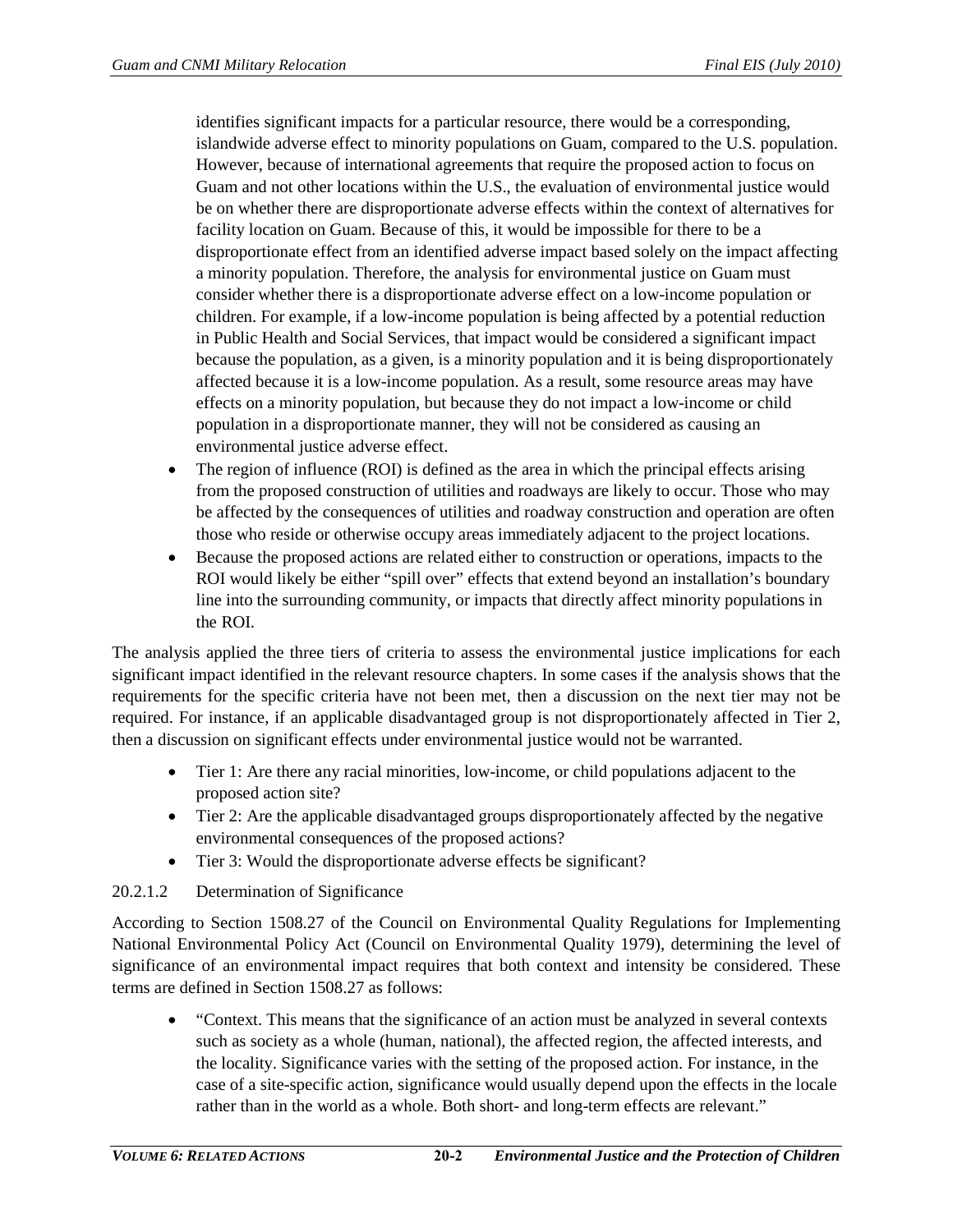- "Intensity. This refers to the severity of the impact. Responsible officials must bear in mind that more than one agency may make decisions about partial aspects of a major action. The following should be considered in evaluating intensity:
	- o Impacts that may be both beneficial and adverse. A significant effect may exist even if the federal agency believes that on balance the effect would be beneficial.
	- o The degree to which the proposed action affects public health or safety.
	- o Unique characteristics of the geographic area such as proximity to historic or cultural resources, park lands, prime farmlands, wetlands, wild and scenic rivers, or ecologically critical areas.
	- o The degree to which the effects on the quality of the human environment are highly uncertain or involve unique or unknown risks.
	- o The degree to which the action may establish a precedent for future actions with significant effects or represents a decision in principle about a future consideration.
	- o Whether the action is related to other actions with individually insignificant but cumulatively significant impacts. Significance exists if it is reasonable to anticipate a cumulatively significant impact on the environment. Significance cannot be avoided by terming an action temporary or by breaking it down into small component parts.
	- o The degree to which the action may adversely affect districts, sites, highways, structures, or objects listed in or eligible for listing in the National Register of Historic Places or may cause loss or destruction of significant scientific, cultural, or historical resources.
	- o The degree to which the action may adversely affect an endangered or threatened species or its habitat that has been determined critical under the Endangered Species Act of 1973.
	- o Whether the action threatens a violation of federal, state, or local law or requirements imposed for the protection of the environment."

Federal Highway Administration (FHWA) Guidance for Preparing and Processing Environmental and Section 4(f) Documents (FHWA 1987) addresses the assessment of roadway projects and their potential for disproportionately affecting any social group and mitigation measures to address those impacts. This document's guidance has been followed to assess the roadway projects for the proposed alternatives relative to environmental justice.

## 20.2.1.3 Issues Identified during Public Scoping Process

Issues related to environmental justice that were raised during the public scoping process are discussed in Volume 2, Chapter 19. Also discussed in Volume 2, Chapter 19 are public involvement efforts that were undertaken during the development of the EIS to ensure that racial and ethnic minority and low-income populations had the opportunity to provide comments on the military relocation to Guam.

## **20.2.2 Power**

As discussed in Volume 6, Chapter 3, Section 3.2.2, the predicted direct Department of Defense (DoD) and indirect population growth on Guam induced by the proposed DoD relocation would increase demands on the electrical system, with the peak year being 2014. Potential environmental justice impacts related to this increased demand would be associated with the following:

- Changes in air emissions
- Changes to electrical customer user fees
- Changes in the reliability of Guam Power Authority's (GPA) power supply islandwide

These three areas are assessed below for each power alternative.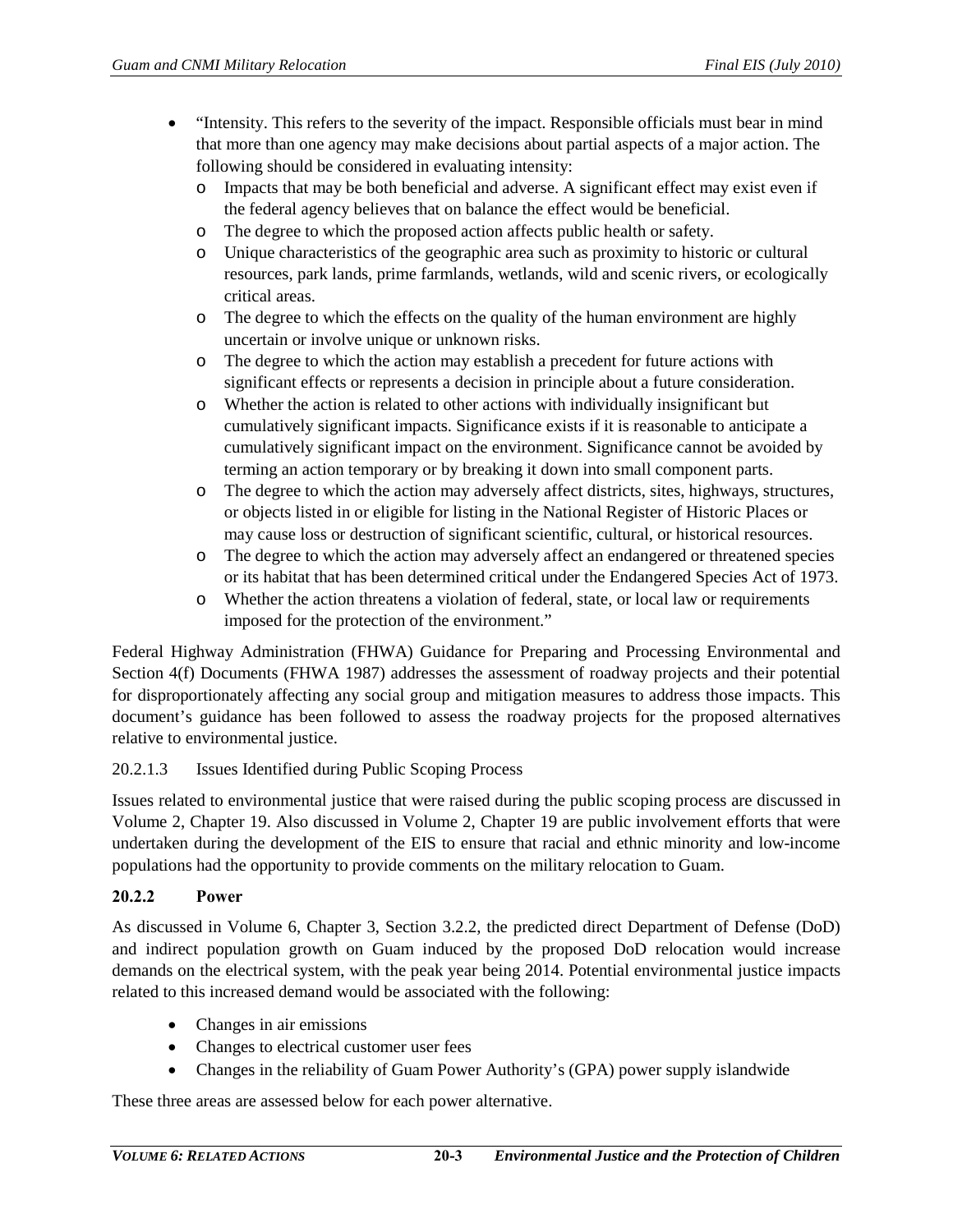# 20.2.2.1 Basic Alternative 1 (Preferred Alternative)

Basic Alternative 1 would utilize existing GPA baseload power facilities to meet the increased power demands, recondition up to five existing Combustion Turbines (CTs) for required peaking and reserve power, and upgrade Transmission and Distribution (T&D) systems. No new construction or enlargement of the existing footprint of the facilities would be required. These reconditioned CTs would have the necessary reliability to serve as reserve capacity to ensure reliable operation of the Island-Wide Power System (IWPS). They would serve as peaking and reserve units. This work would be undertaken by the GPA on its existing permitted facilities and would potentially utilize an SPE to obtain funds, recondition the CTs, install the T&D upgrades, and operate the CTs for a fee to enable repayment of the financing. Reconditioning would be made to existing permitted facilities at the Marbo, Yigo, Dededo (2 units), and Macheche CTs. These CTs are not currently being used up to permit limits. T&D system upgrades would be on existing aboveground and underground transmission lines. This alternative supports Main Cantonment Alternatives 1 and 2 and Main Cantonment Alternatives 3 and 8 would require additional upgrades to the T&D system.

### Changes in Air Emissions

Reconditioning existing CTs would result in the existing permitted CTs being available for use as peaking and standby units. Their use would be expected to not exceed 500 hours per year per CT total increase from the baseline as discussed in Volume 6, Chapter 7. Currently, these units are not routinely used except for intermittent periods and emergencies. This alternative would result in more pollutants emitted into the air than experienced today because the CTs would be used for intermittent periods and reserve requirements. Other existing generating units, known as baseload units, would be operated for longer periods of time than the current baseline. All generating units would be operated within constraints of their current permits. The current air permits for the islandwide power generating facilities allow for some level of pollutants to be emitted; these allowable levels are based on U.S. Environmental Protection Agency's National Ambient Air Quality Standards. National Ambient Air Quality Standards protect public health, including the health of "sensitive" populations such as children, asthmatics, and the elderly. They also protect public welfare, including protection against decreased visibility and damage to animals, crops, vegetation, and buildings.

Because the overall permitted capacity and the operational scheme for the islandwide generating facilities would not change, the resulting potential air quality impact would remain the same as the current permitted conditions established previously during each facility permitting process, which are protective of human health and sensitive populations. Because Basic Alternative 1 would not result in an increase of air emissions at these facilities under the permitted condition, reconditioning these CTs and utilizing the islandwide permitted sources complies with applicable Clean Air Act air quality standards and would result in less than significant air quality impacts. Therefore, Basic Alternative 1 would not result in any disproportionately high and adverse effects on low-income populations or children.

#### Changes to Electrical Customer Fees

As discussed in Volume 6, Chapter 17, potential effects on electrical customers are unknown at this time. However, under power Basic Alternative 1, only existing power generation facilities owned and operated by GPA would be reconditioned and new T&D lines installed. Cost to bring these existing GPA assets into peaking and reserve service could be arranged by the DoD or provided directly by the GPA, with reimbursement via a new utility service contract, which would replace the existing customer service agreement between the GPA and DoD. The DoD-increased demand would result in a cost share across a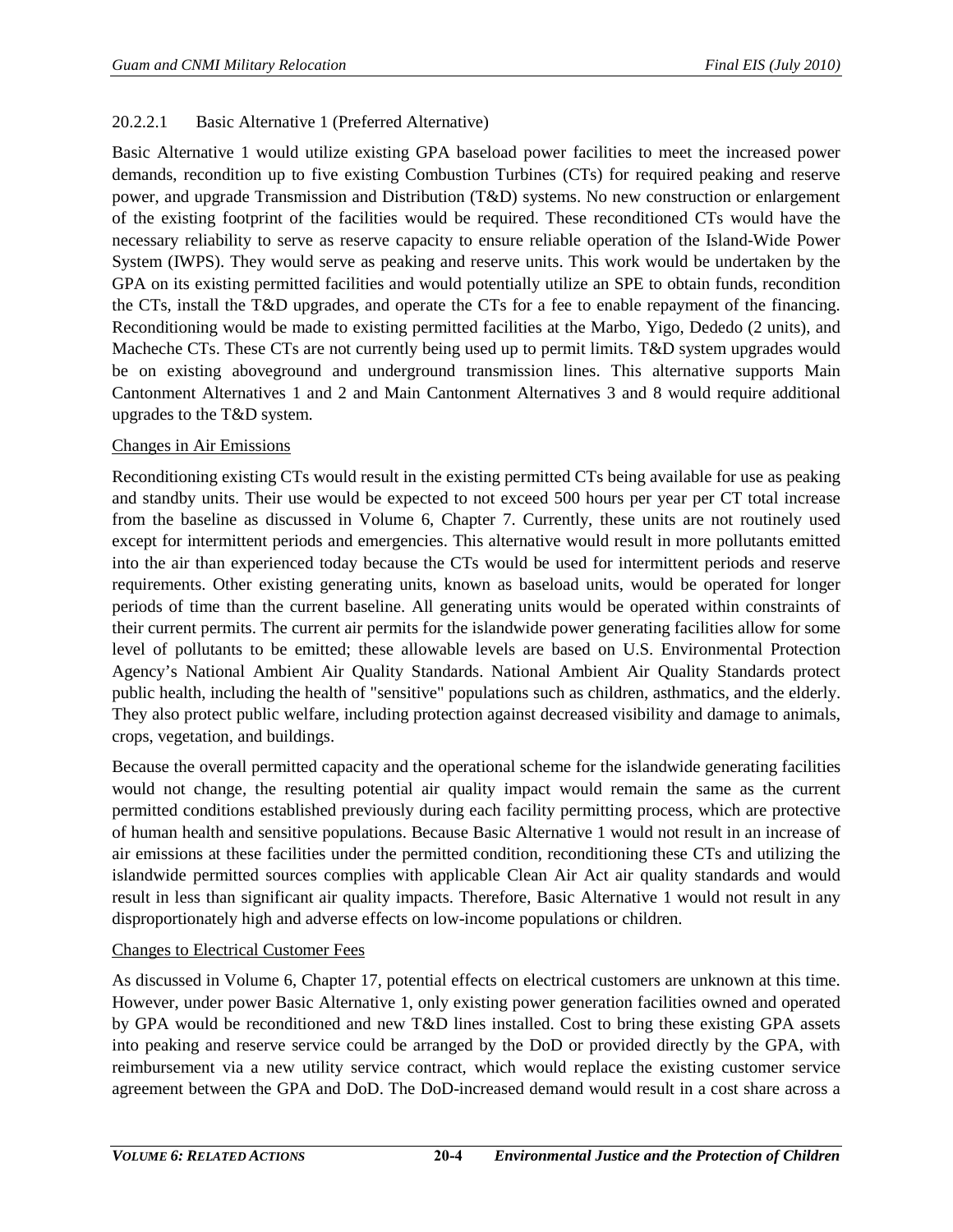much larger user base than currently exists, and would likely result in unchanged or lower user fees for all power customers than might occur in the absence of the proposed DoD relocation. Basic Alternative 1 would not result in adverse impacts to electrical customer fees and therefore would not cause disproportionately high and adverse effects on children or low-income populations related to electrical fees.

# Changes to Power Supply Reliability

As discussed in Volume 6, Chapter 3, reconditioning the GPA's CTs would increase the reliability of the IWPS and provide reliable sources of power generation to support the existing and future off base populations. Mitigation measures described in Volume 6, Chapter 3 include efforts to jointly plan for system upgrades to ensure that the reliability of the IWPS would not be degraded to the detriment of all users. Mitigation measures also include the availability of new 5-plus megawatt of capability at Marine Base Finegayan that could be used to shave peak power during daily high-demand periods, if requested by the GPA. Mitigation measures also include force flow reductions and/or adaptive program management of construction procedures described in Volume 7, which would reduce population increases and thus reduce power demand increases. These proposed mitigation measures may not be necessary for power, but could be used should unexpected power issues develop. Significant impacts to power supply are not expected, and therefore would be no disproportionately high and adverse effects on low-income populations or children related to power supply reliability.

# **20.2.3 Potable Water**

# 20.2.3.1 Basic Alternative 1 (Preferred Alternative)

Basic Alternative 1 would provide additional water capacity of 11.3 MGd (42.8 MLd), which is anticipated to be met by an estimated 22 new wells at Andersen Air Force Base (AFB), rehabilitate existing wells, interconnect with the Guam Waterworks Authority (GWA) water system, and associated treatment, storage and distribution systems. Two new 2.5 MG (9.5 ML) water storage tanks would be constructed at ground level at NCTS Finegayan. Up to two new elevated 1 MG (3.8 ML) water storage tanks would be constructed at Finegayan within the Main Cantonment footprint. These actions would increase availability of the DoD potable water for the DoD facilities, and their implementation is considered a direct impact.

The actions would also generate construction-related noise and traffic that may adversely affect the villages of Dededo and Yigo, which lie adjacent to Andersen AFB. Heavy construction equipment would be used for at least 6–9 months during construction. This would generate some noise. However, Volume 6, Chapter 8, does not anticipate that the noise would be loud enough off base to have a significant effect on the surrounding community. Noise would also be generated by construction vehicles along Routes 9, 1, and 15, but with the implementation of mitigation measures in Volume 6, Chapter 8, the impact would be reduced to less than significant. The impact is not assessed further in this chapter.

Construction-related travel and the transport of materials and equipment are anticipated to increase traffic along Routes 9, 1, and 15, which provide access to Andersen AFB. According to Volume 6, Chapter 4, implementation of the proposed actions would not increase traffic to the level of unacceptable Levels of Service by 2014. Therefore, the impact would be less than significant and is not assessed further in this chapter.

Indirect impacts would be experienced by the GWA water system because of the construction workforce required to implement the proposed action, induced civilian population growth, and anticipated regular civilian growth. These impacts would be significant to the overall population, but specific locations of the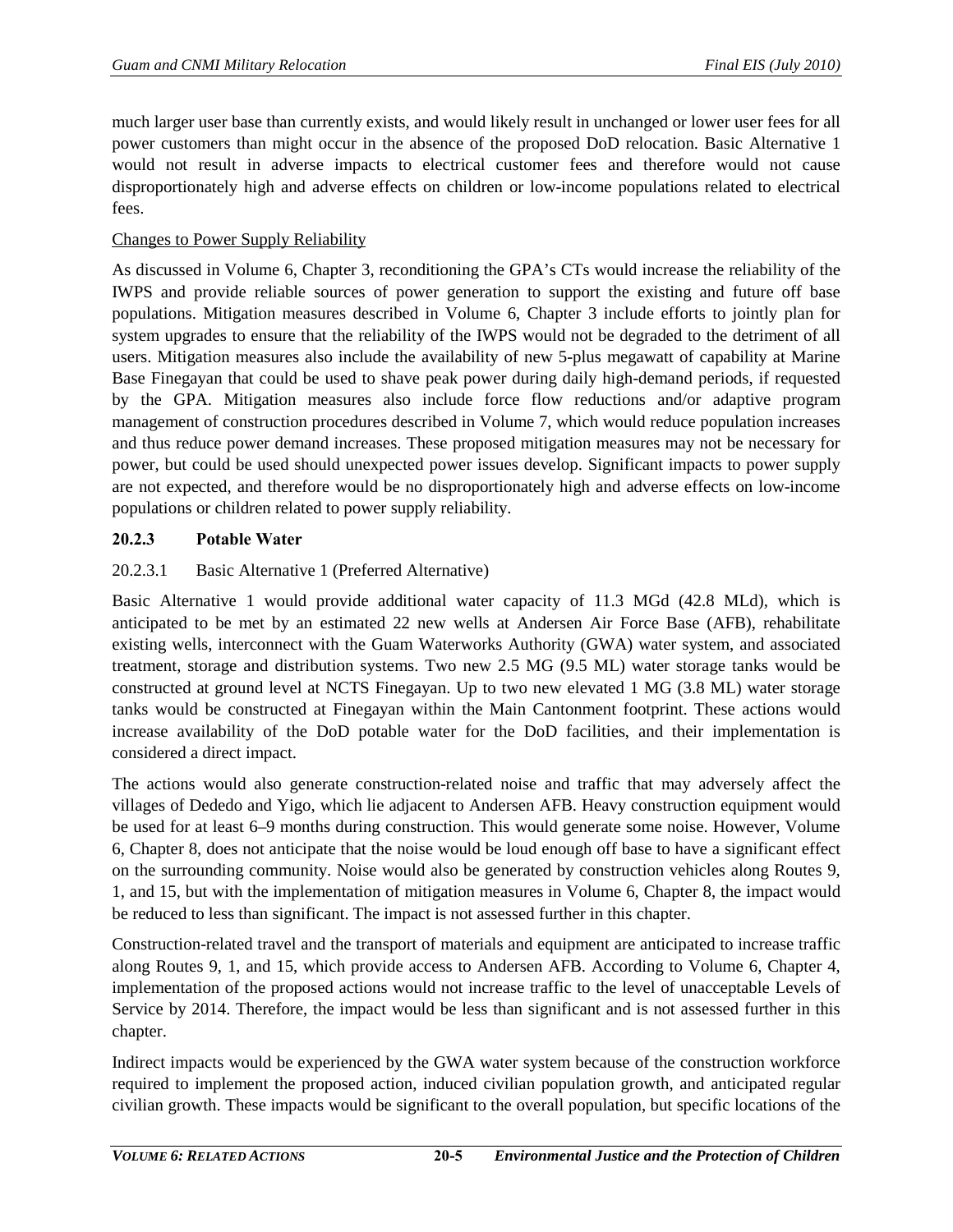impacts are difficult to determine because the information available to the DoD is not comprehensive or detailed enough to allow the specific affected areas on Guam to be identified.

# *Tier 1*: *Are there any racial minorities, low-income, or child populations adjacent to the proposed action site?*

With 15 percent (%) or less of their populations being Caucasian, Dededo and Yigo both have high levels of racial and ethnic minorities. The poverty rates in Dededo and Yigo are similar to those of other villages on Guam. Dededo and Yigo have high percentages of children (U.S. Census Bureau 2000).

*Tier 2: Are the applicable disadvantaged groups disproportionately affected by the negative environmental consequences of the proposed action(s)?* 

Low-income populations and children of low-income families living in Yigo and Dededo near Andersen AFB, as well as those living in other villages supplied by the GWA, may experience disproportionate impacts related to potable water supply because these groups are likely to be more susceptible to the consequences of potable water supply impacts. Children in general would not be disproportionately affected.

# *Tier 3*: *Would the disproportionate adverse effects be significant?*

During the operational period, the planned DoD water system would fully meet the projected future DoD demand as discussed in Volume 6, Chapters 2 and 3. Also, the Northern Guam Lens Aquifer would be able to meet the total demand. Therefore, the proposed military relocation would have less than significant direct impacts on the potable water supply.

Indirect impacts would be experienced during the operational period by the GWA water system because of the water demands of the overall construction workforce required to implement the proposed action, induced civilian population growth, and anticipated regular civilian growth. Low-income populations would experience significant impacts from projected water supply shortfalls in the GWA system considering the existing supply and the planned well expansion defined in GWA's draft Capital Improvement Plan for 2010-2014 (GWA 2009). The increased demand of the construction workforce and induced civilian growth would occur fairly rapidly and would require the GWA to implement their expansion plans in a very short time without any water supply sources from the DoD. If potable water shortfalls occur in the GWA system, water outages or low pressure conditions could result in parts of the water system. Water outages or low water pressure can result in microbiological and other contaminants entering the distribution system, potentially resulting in illness. Water outages or low water pressure can potentially prevent effective fire fighting and degrade the basic sanitary needs of the population. Water rationing may be implemented. The adverse public health and health care services impacts would fall disproportionally on low-income populations, including children of low-income families, and would be significant.

## Proposed Mitigation Measures

To mitigate significant indirect potable water supply impacts, the DoD and the GovGuam would implement measures discussed in Volume 6, Chapter 3. The DoD could transfer excess water production capacity to the GWA to offset water shortfalls during the construction time frame. The DoD proposes to construct water distribution lines to facilitate transfer of water from DoD sources to the GWA islandwide distribution system. Volume 7, Chapter 2, describes two additional mitigation measures: force flow reduction and adaptive program management of construction. Implementing either or both of these mitigation measures could further reduce indirect impacts to the potable water utility by lowering peak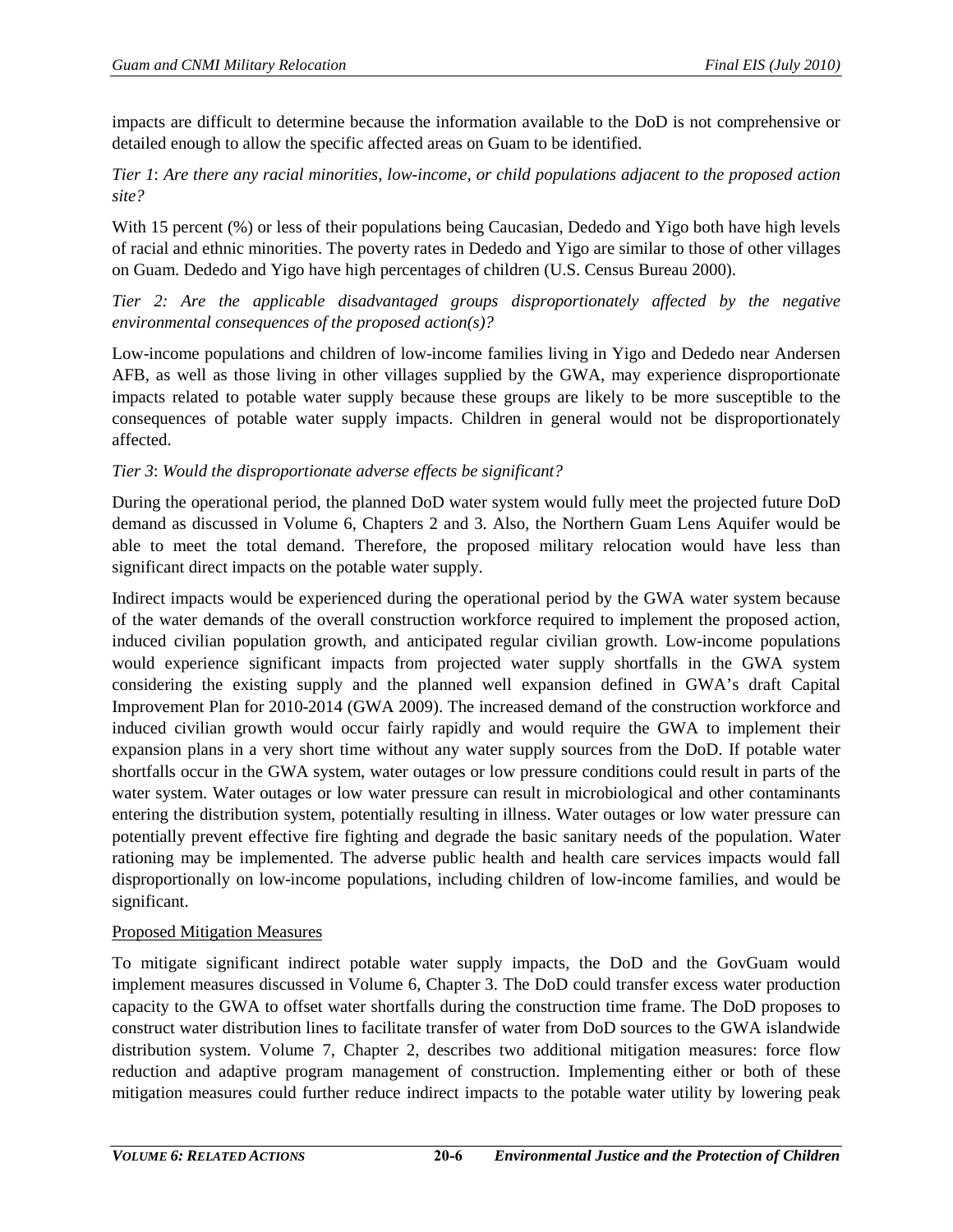population levels during construction and slowing the permanent population increases, allowing more time for GWA to improve and upgrade their water system. The DoD acknowledges the existing substandard conditions of infrastructure and public health services on Guam and the desire by many for the DoD to fund improvements to these systems and services. The DoD also recognizes the constraints on the GovGuam to be able to address these indirect impacts of the proposed military relocation. The Council on Environmental Quality has facilitated interagency meetings with the DoD and appropriate federal agencies to identify funding sources to meet this need. The DoD is seeking approximately \$580 million from the Government of Japan (GoJ) for water and wastewater improvement projects pursuant to the terms of the Realignment Roadmap Agreement, described in Volume 1. The Economic Adjustment Committee (EAC) is evaluating overall Guam civilian hard (e.g., facilities) and soft (e.g., manpower, operations & management) infrastructure needs, including those associated with the proposed DoD military relocation. As part of this evaluation the EAC is specifically examining federal funding options for water and wastewater infrastructure improvements that may not be funded through GoJ financing.

Although the construction noise impacts are considered less than significant, construction Best Management Practices are specified in Volume 6, Chapter 8.

# 20.2.3.2 Basic Alternative 2

Basic Alternative 2 would provide additional water capacity of 11.7 MGd (44.3 MLd), which is anticipated to be met by an estimated 20 new wells at Andersen Air Force Base (AFB) and 11 new wells at Air Force Base Barrigada, rehabilitate existing wells, interconnect with the Guam Waterworks Authority (GWA) water system, and associated treatment, storage and distribution systems. Two new 1.8 MG (6.8 ML) water storage tanks would be constructed at ground level at NCTS Finegayan and one 1 MG (3.8 ML) water storage tank would be construction at Air Force Base Barrigada. Up to two new elevated 1 MG (3.8 ML) water storage tanks would be constructed at Finegayan within the Main Cantonment footprint. Villages that lie adjacent to Andersen AFB are Dededo and Yigo; villages located adjacent to Navy Barrigada include Barrigada and Mangilao.

New wells, rehabilitation of existing wells, T&D system upgrades, interconnection with the GWA, and construction of the additional water storage tanks would increase overall potable water availability for DoD use. Therefore, direct impacts would be less than significant.

Construction-related noise and traffic may have adverse impacts on the surrounding communities. Construction-related traffic on Routes 9, 1, and 15 may increase, as well as Routes 8, 16 and 15 that provide access to Navy Barrigada. Heavy construction equipment would be used for at least 6–9 months during construction. This equipment would generate some noise. However, Volume 6, Chapter 8, concludes that the noise would not be loud enough off base to have a significant effect on the surrounding community. Noise would also be generated by construction vehicles along Routes 9, 1, and 15, which provide access to Andersen AFB, and along Routes 8, 16, and 15, which provide access to Navy Barrigada. However, with the implementation of noise abatement measures in Volume 6, Chapter 8, the impact would be reduced to less than significant and is not assessed further in this chapter.

Construction-related travel and the transport of materials and equipment are anticipated to increase traffic along Routes 9, 1, and 15, which provide access to Andersen AFB, and along 8, 16, and 15, which provide access to Navy Barrigada. According to Volume 6, Chapter 4, implementation of the proposed actions would not increase traffic along Route 9, 1, and 15 in northern Guam to the level of unacceptable Levels of Service by 2014. Therefore, the impact would be less than significant and is not assessed further in this chapter.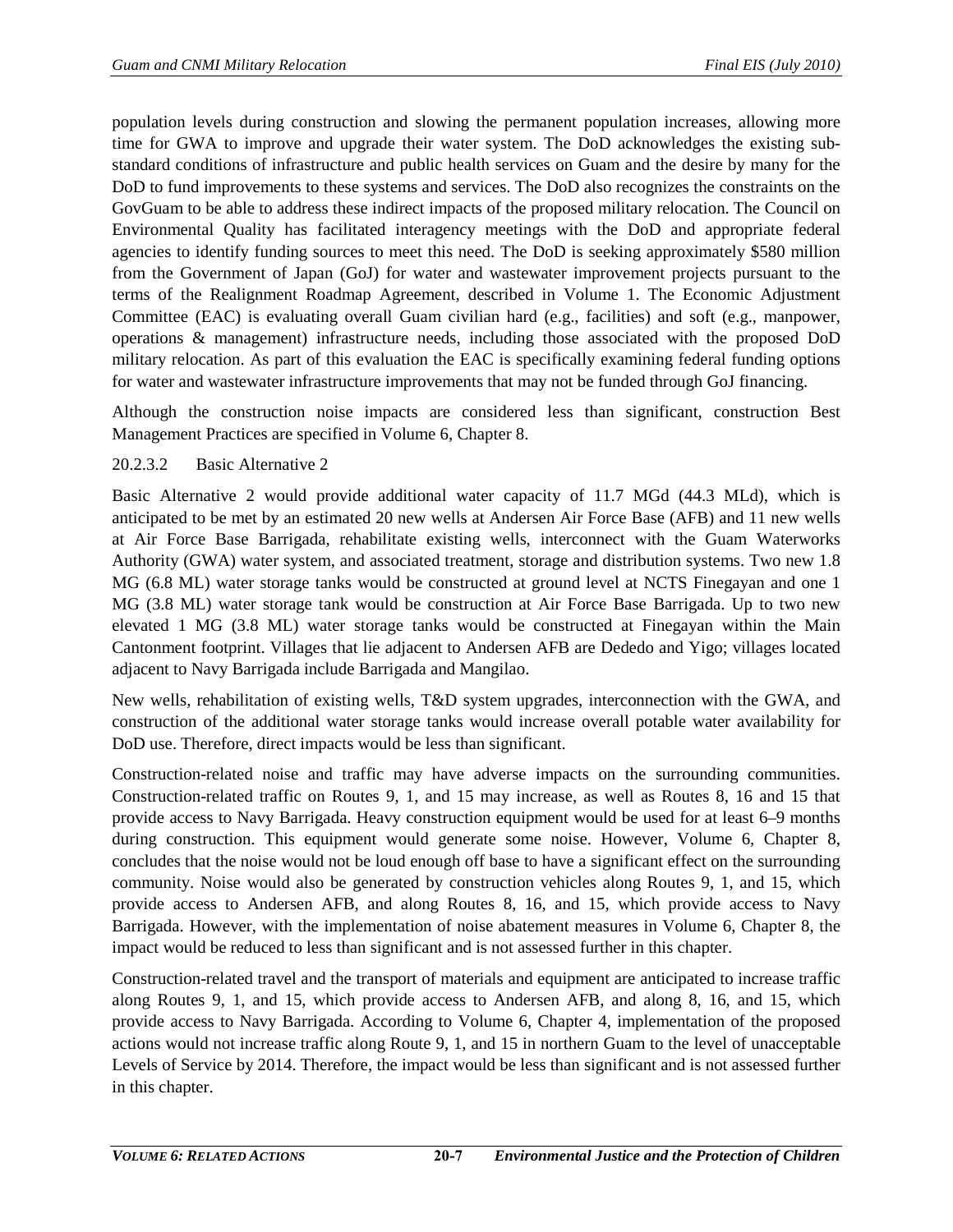*Tier 1*: *Are there any racial minorities, low-income, or child populations adjacent to the proposed action site?*

With 15% or less of their populations being Caucasian, Dededo and Yigo both have high levels of racial and ethnic minorities. The poverty rates in Dededo and Yigo are similar to those of other villages on Guam. Dededo and Yigo have high percentages of children (U.S. Census Bureau 2000).

Barrigada and Mangilao have high percentages of racial minorities. Mangilao's poverty rate is consistent with other Guam villages, while Barrigada's is slightly lower. Barrigada and Mangilao have similar percentages of children.

*Tier 2: Are the applicable disadvantaged groups disproportionately affected by the negative environmental consequences of the proposed action(s)?* 

Low-income populations and children of low-income families living in Yigo and Dededo near Andersen AFB, as well as those living in other villages supplied by the GWA, may experience disproportionate impacts related to potable water supply because these groups are likely to be more susceptible to the consequences of potable water supply impacts. Children in general would not be disproportionately affected.

Low-income populations, and children who live or attend school near the construction sites or near Routes 9, 1, and 15 for Andersen AFB and Routes 8, 16, and 15 for Navy Barrigada would experience disproportionate construction-related noise and traffic impacts.

# *Tier 3*: *Would the disproportionate adverse effects be significant?*

Direct and indirect impacts on the DoD and GWA water systems, respectively, under Basic Alternative 2 would be similar to those described for Basic Alternative 1.

Significant indirect impacts to the GWA system would occur because of the demands of the overall construction workforce required to implement the proposed action, induced civilian population growth, and anticipated regular civilian growth. Adverse public health and health care services impacts would fall disproportionally on low-income populations, including children of low-income families, and would be significant. However, with the implementation of the proposed actions, traffic along Routes 15 and 16 in central Guam that service Navy Barrigada are anticipated to increase to unacceptable Levels of Service. For more information, see Volume 6, Chapter 4. which uses a volume to capacity  $(v/c)$  ratio to determine the anticipated level of traffic congestion by 2014. If a v/c ratio is greater than 1, the increased traffic is anticipated to reach a level that would be unacceptable. The v/c ratios of Routes 15 and 16 in central Guam are projected to be greater than 1 by 2014. Therefore, there would be a significant traffic impact along these routes. However, with the implementation of the mitigation measures in Volume 6, Chapter 4, these impacts would be reduced to less than significant.

# Proposed Mitigation Measures

Measures that could be taken by the DoD and GovGuam to mitigate potable water supply impacts are discussed in Volume 6, Chapter 3. To mitigate indirect water shortfall impacts, the DoD could transfer excess water production capacity to the GWA, if requested. Volume 7, Chapter 2, describes two additional mitigation measures: force flow reduction and adaptive program management of construction. Implementing either or both of these mitigation measures could further reduce indirect impacts to the potable water utility by lowering peak population levels during construction and slowing the permanent population increases, allowing more time for the GWA to improve and upgrade their water system.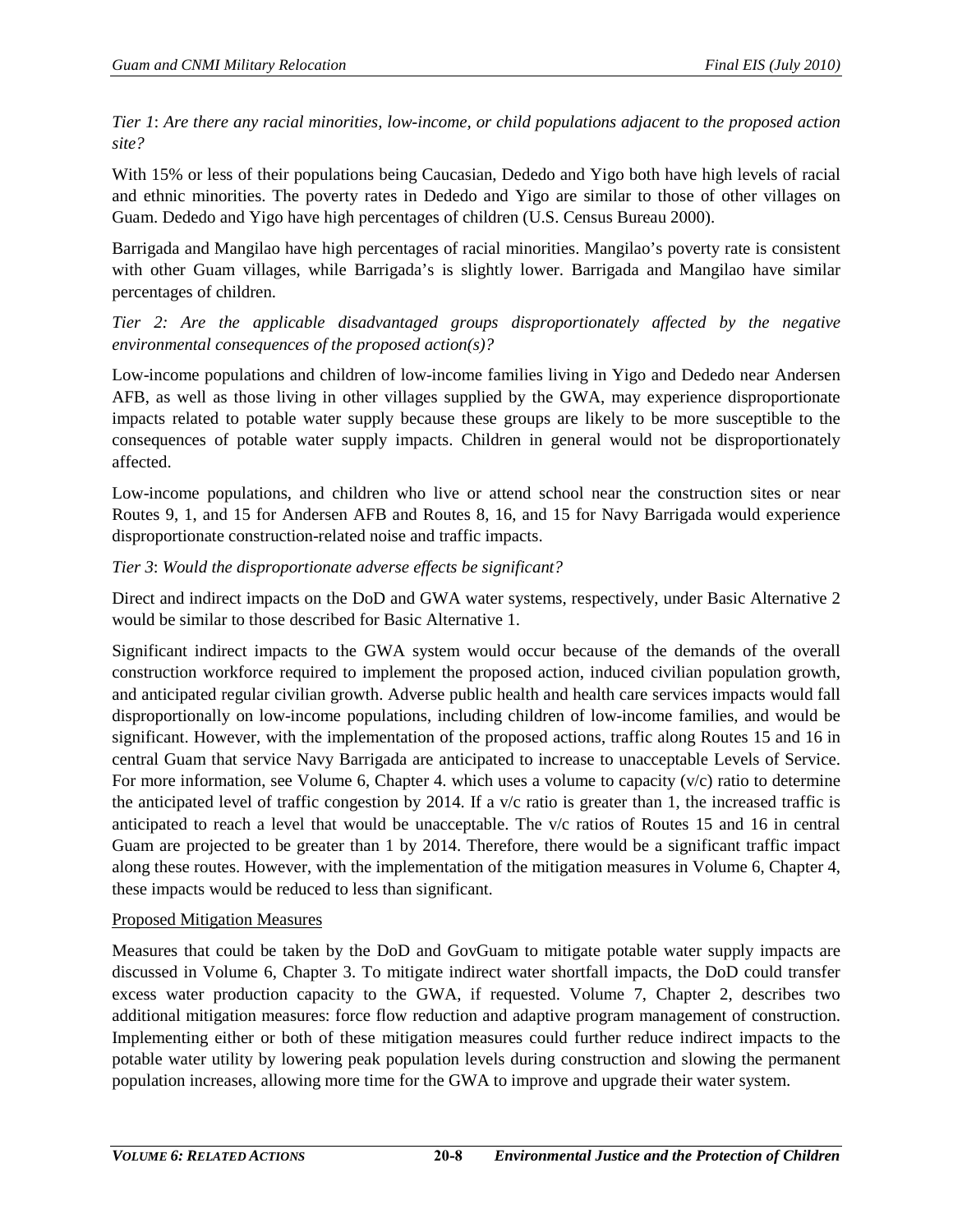Although the construction noise impacts are considered less than significant, construction Best Management Practices and mitigation measures are specified in Volume 6, Chapter 8. Traffic-reduction measures are described in Volume 6, Chapter 4.

## **20.2.4 Wastewater**

## 20.2.4.1 Basic Alternative 1a (Preferred Alternative) and 1b

Basic Alternative 1a combines the upgrade to the existing primary treatment facilities and the expansion to secondary treatment at the Northern District Wastewater Treatment Plant (NDWWTP). When the proposed treatment facility upgrades/expansion are complete, the surrounding area would benefit from the increased sewer treatment capacity. However, short-term increased wastewater flows would slightly exceed the design capacity of the plant during this time. The difference between Alternatives 1a, which supports Main Cantonment Alternatives 1 and 2, and Alternative 1b, which supports Main Cantonment Alternatives 3 and 8, is the requirement for a new sewer line from Barrigada housing to NDWWTP for Alternative 1b.

## *Tier 1: Are there any racial minorities, low-income, or child populations adjacent to the proposed action site?*

Racial minorities, low-income populations, and children of north and central Guam are present within the areas affected by the facility upgrades/expansion, the increased wastewater flows from the proposed military relocation, and the indirect effects of increased construction worker and induced civilian populations.

# *Tier 2: Are the applicable disadvantaged groups disproportionately affected by the negative environmental consequences of the proposed action(s)?*

Implementation of Basic Alternative 1a, which is the Preferred Alternative, would accomplish the required refurbishment of the NDWWTP primary treatment system to accept the projected increase in wastewater flows such that there would be no impact on the NDWWTP ability to physically handle the increased wastewater flows directly resulting from the military relocation. However, permit modifications would be required and short-term increased wastewater flows would slightly exceed the design capacity of the plant during this time. Thus, the direct impact to the NDWWTP from the proposed DoD relocation is deemed less than significant because of the proposed upgrades, permit modifications, and alterations of operations when the flow exceeds the design capacity, but would ultimately result in long-term beneficial impacts by providing improved wastewater treatment and improved water quality at the plant discharge site.

The DoD also commits to assist the GWA in securing funding for the primary treatment repairs and upgrades. This funding would significantly improve the quality of wastewater from the plant and reduce the risk to public health from waterborne diseases. The DoD also funded and has completed a detailed engineering study that identifies the specific repairs and upgrades needed at the plant for primary treatment and the expansion to secondary treatment. This study was fully coordinated with the GWA and U.S. Environmental Protection Agency, and is discussed in Volume 6, Chapter 3.

As described in Volume 6, Chapters 2 and 3, the relocation would result in indirect impacts to the off base GWA wastewater system from the wastewater collection and disposal needs of the overall construction workforce required to implement the proposed action and from the induced population that is expected to migrate to Guam. These indirect effects of the relocation would place an increased demand and strain on the existing GWA wastewater system.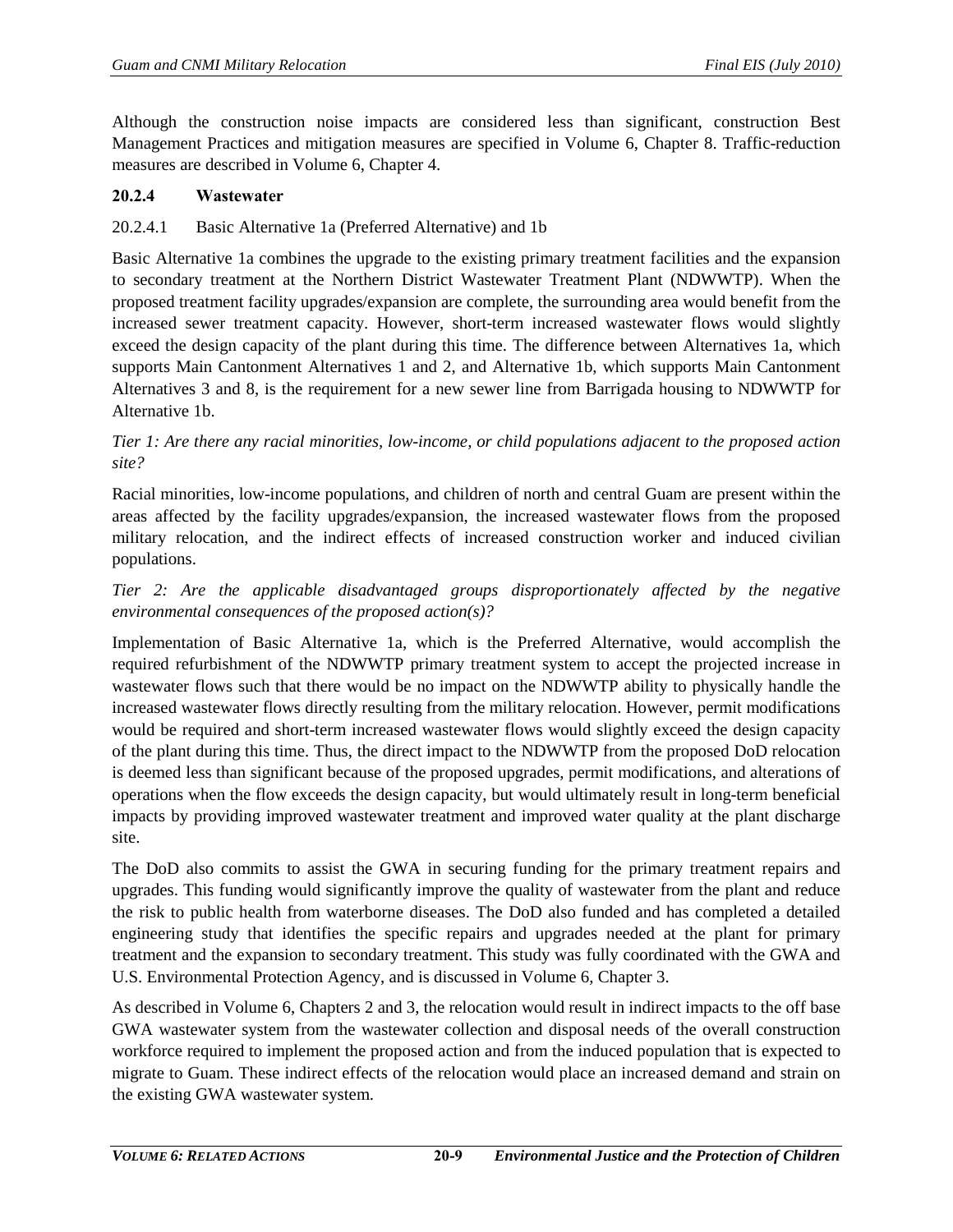According to GWA's Water Resources Master Plan (GWA 2007), of the seven sewage treatment plants on Guam, four are small onsite plants in the southern portions of the island where systems are routinely out of compliance and treatment processes largely bypassed. These smaller plants are either nondischarge plants where the plant effluent is dispersed into the soils onsite near where people live and recreate, or are plants where effluent is discharged into small surface water streams. Increased flow to the wastewater treatment plants and collection system overflows would result from natural population increases as well as the increase in military personnel. Based on the increased population of Guam, issues associated with wastewater discharges on Guam and the use of onsite treatment systems could result in an increase in the number of wastewater-related illnesses. Therefore, at this time, significant impacts to health and health care services would be anticipated as a result of potential increased indirect wastewater treatment and discharge activities. While many populations on Guam would experience the aforementioned impacts on health and health care services, these impacts would disproportionately affect low-income populations, including children of low-income families, on Guam because such groups are more susceptible to the consequences of impacts on health and health care services. Children in general would not be disproportionately affected by these impacts.

# *Tier 3: Would the disproportionate adverse effects be significant?*

With the implementation of proposed upgrades to the NDWWTP, adverse impacts to wastewater treatment capacity and water quality associated with the direct impact of the military population would be less than significant. Therefore, disproportionate adverse effects would be less than significant. When the secondary treatment upgrades would be implemented, the action would have beneficial effects.

However, if the other GWA wastewater treatment facilities are not upgraded prior to the construction period, the increased wastewater flows associated with the indirect effects of increased construction worker and civilian populations are expected to result in significant impacts on wastewater utilities and associated public health and health care services. The adverse impacts on public health and health care services would fall disproportionally on low-income populations, including children of low-income families, and would be significant.

## Proposed Mitigation Measures

There would be no direct significant adverse impacts associated with the operational period of Basic Alternative 1a that would disproportionately or adversely affect low-income populations or children, and no mitigation measures are needed.

Mitigation measures for significant indirect impacts are outlined in Volume 6, Chapter 3. Volume 7, Chapter 2, describes two additional mitigation measures (i.e., force flow reduction and adaptive program management of construction) that could reduce indirect impacts to the wastewater utility by lowering peak population levels during construction and slowing the permanent population increases, allowing more time for GWA to improve and upgrade their wastewater systems. The DoD acknowledges the existing sub-standard conditions of infrastructure and public health services on Guam and the desire by many for the DoD to fund improvements to these systems and services. The DoD also recognizes the constraints on the GovGuam to be able to address these indirect impacts of the proposed military relocation. The Council on Environmental Quality has facilitated interagency meetings with the DoD and appropriate federal agencies to identify funding sources to meet this need. The DoD is seeking approximately \$580 million from GoJ for water and wastewater improvement projects pursuant to the terms of the Realignment Roadmap Agreement, described in Volume 1. The EAC is evaluating overall Guam civilian hard (e.g., facilities) and soft (e.g., manpower, operations & management) infrastructure needs, including those associated with the proposed DoD military relocation. As part of this evaluation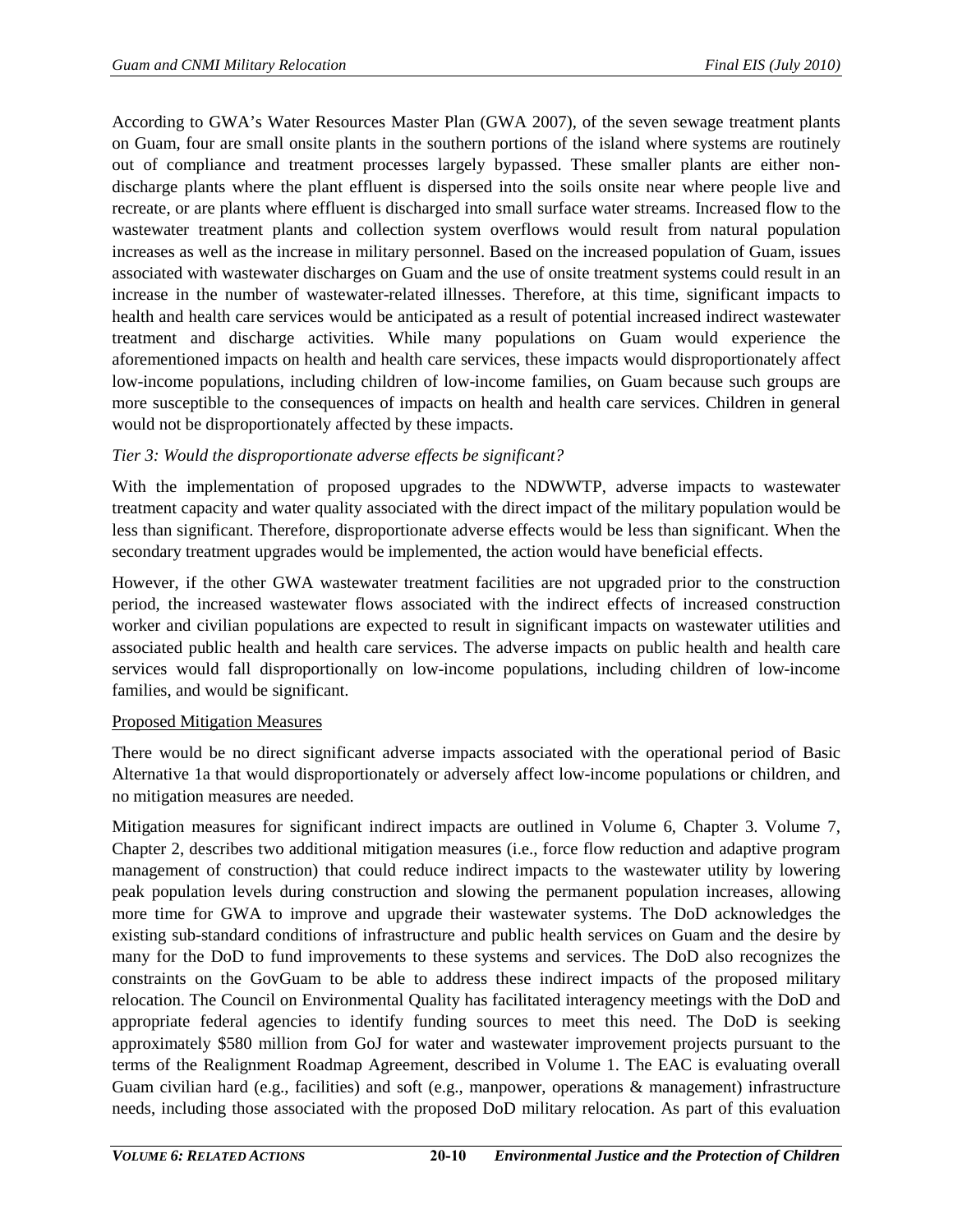the EAC is specifically examining federal funding options for water and wastewater infrastructure improvements that may not be funded through GoJ financing.

### 20.2.4.2 Basic Alternative 1b

Under Basic Alternative 1b, the existing primary treatment system at NDWWTP would be refurbished and upgraded to accept additional wastewater flow and load from both central and northern Guam and would include new sewer lines and lift pump stations to convey wastewater generated from the proposed DoD Barrigada housing to the NDWWTP in support of Main Cantonment Alternatives 3 and 8.

This alternative includes refurbishing primary treatment capability at NDWWTP and installing a collection system from Finegayan. It also includes installing a sewer collection system from Barrigada to NDWWTP.

The proposed new sewer line would extend from NDWWTP adjacent to Route 25 and then south adjacent to Route 16 to Navy Barrigada. Construction of the sewer line would result in a construction-related traffic increase along Routes 25 and 16 south toward Navy Barrigada. The roadways section in Volume 6, Chapter 4, does not anticipate that traffic along Route 16 would reach unacceptable Levels of Service by 2014 as a result of the proposed action. However, congestion along Route 25 would reach unacceptable Levels of Service. However, with the implementation of the traffic mitigation measures in Volume 6, Chapter 4, the level of congestion would be reduced and impacts would be less than significant and therefore are not assessed further regarding environmental justice and protection of children.

*Tier 1: Are there any racial minorities, low-income, or child populations adjacent to the proposed action site?*

Racial minorities, low-income populations, and children of north and central Guam are present within the areas affected by facility upgrades/expansion, increased wastewater flows from the proposed military relocation, and the indirect effects of increased construction worker and induced civilian populations.

*Tier 2: Are the applicable disadvantaged groups disproportionately affected by the negative environmental consequences of the proposed action(s)?* 

The impacts of Basic Alternative 1b would be the same as Basic Alternative 1a.

*Tier 3: Would the disproportionate adverse effects be significant?* 

The impacts of Basic Alternative 1b would be the same as Basic Alternative 1a.

#### Proposed Mitigation Measures

Mitigation measures to reduce disproportionate adverse effects for Basic Alternative 1b would be the same as Basic Alternative 1a.

#### **20.2.5 Solid Waste**

20.2.5.1 Basic Alternative 1 (Preferred Alternative)

The Preferred Alternative would be to continue to use the Navy Landfill at Apra Harbor for municipal solid waste (MSW) until the new GovGuam Layon Landfill at Dandan is available for use. Disposal of other waste streams excluded from Layon Landfill would continue at the Navy Landfill. Construction and demolition (C&D) debris would continue to be disposed at the Navy hardfill.

No disproportionate adverse impacts are anticipated with this action.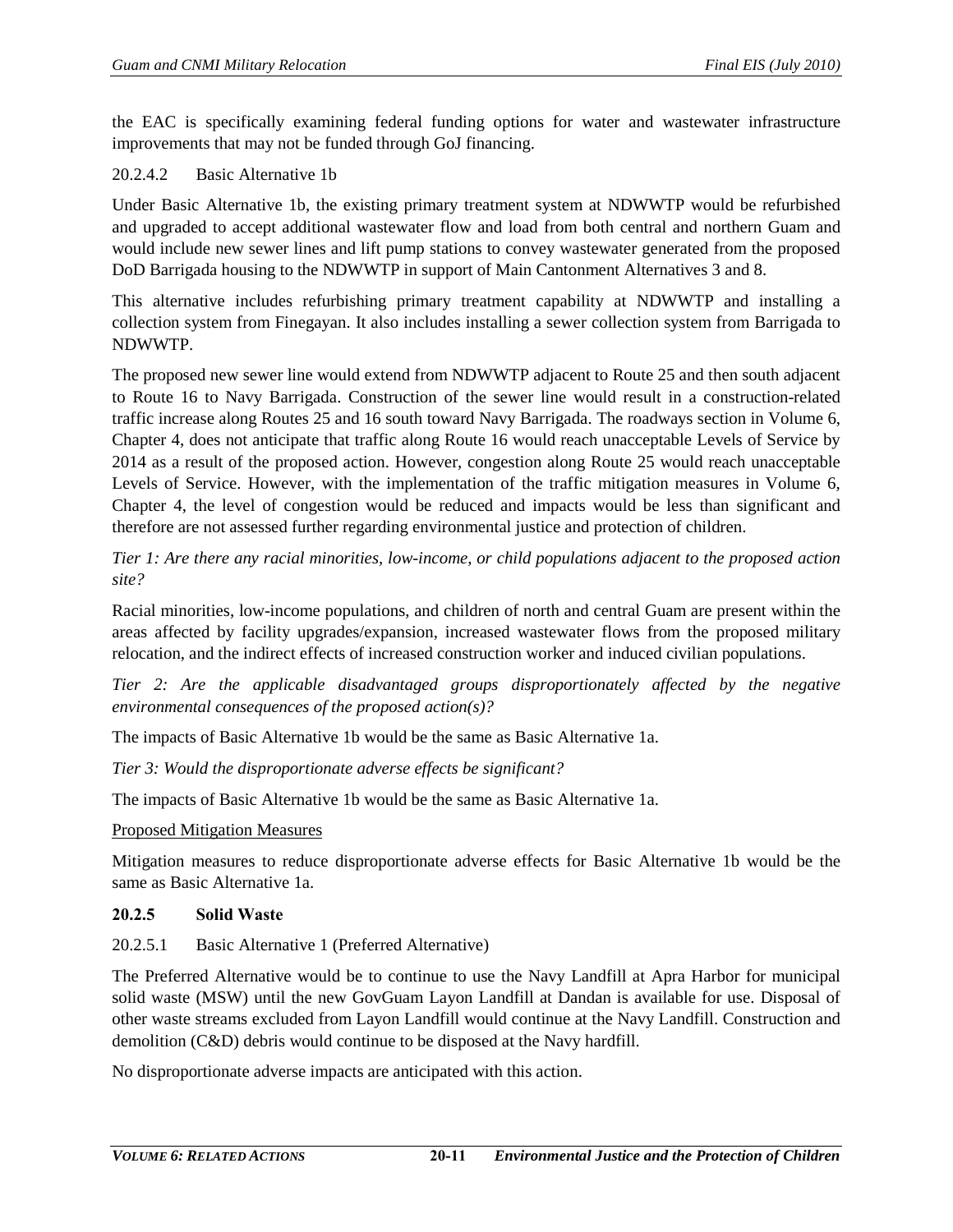#### Proposed Mitigation Measures

There are no disproportionate impacts anticipated; therefore, mitigation measures are not needed.

### **20.2.6 Off Base Roadways**

The proposed action includes 58 Guam Road Network (GRN) improvement projects for off base roadways. While descriptions of these individual projects can be found in Volume 6, Chapter 2, the improvements proposed for the GRN would result in strengthened roadways, bridge replacements, increased roadway capacity, roadway realignment (Route 15), new access, and enhanced roadway safety on Guam as a response to construction for the military relocation and growth.

### 20.2.6.1 Alternative 1

The roadway projects for Alternative 1 include those listed in Volume 6, Chapter 2, with the exception of the following GRN projects: #38, #39, #41, #47, #48, #49, #49A, #63, and #74.

### North

The FHWA traffic study uses a v/c ratio to determine the anticipated level of traffic congestion by 2014. If a v/c ratio is greater than 1, the increased traffic is anticipated to reach a level that would cause congestion. Because of the aforementioned and other construction activities in the north, the FHWA traffic study projects that by 2014 the following northern roadways and intersections will have a v/c ratio greater than 1:

- 1. The portion of Route 3 south of the Residential Gate and between Route 28 and Main Gate in both the morning and afternoon
- 2. The intersection of Routes 3, 3A, and 9 in the morning

*Tier 1: Are there any racial minorities, low-income, or child populations adjacent to the proposed action site?*

Over 90% of the local population in Dededo and Yigo are racial minorities (refer to Volume 2, Chapter 19). Both Dededo and Yigo have a high poverty rate, although some villages in Guam have higher poverty rates. Both Dededo and Yigo have a high percentage of children (refer to Volume 2, Chapter 19).

## *Tier 2: Are the applicable disadvantaged groups disproportionately affected by the negative environmental consequences of the proposed action(s)?*

The racial minorities, low-income populations, and children in residences, schools, and parks in northern Dededo and northern Yigo near Routes 3 and 9 would experience increased traffic congestion because of their proximity to the roadways. Construction-related impacts include increased traffic, noise, and air pollutant emissions typically associated with localized use of construction equipment and vehicles. These impacts would be temporary. When construction is complete, roadways would have increased capacity, which would result in both greater traffic volumes and improved traffic flow. The improved roadway infrastructure would have a beneficial impact on the surrounding community by providing better traffic flow and safer travel. For these reasons, no substantial negative environmental consequences would occur near the roadway project areas. Therefore, no disproportionate adverse impacts on low-income populations or children would occur.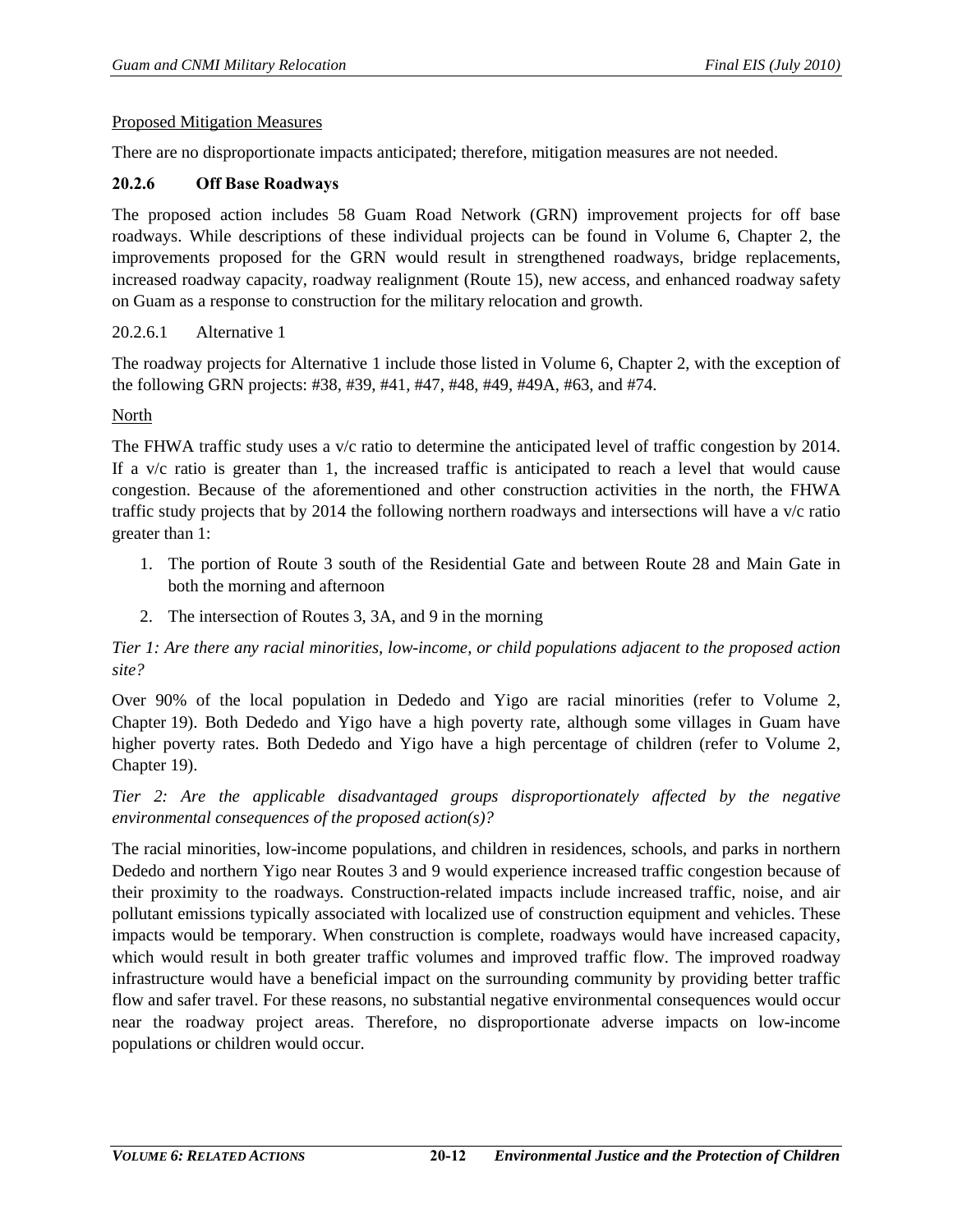# Central

According to the FHWA traffic study, by 2014 the implementation of Alternative 1 is projected to result in a v/c ratio greater than 1 along Route 3, Route 10 north of Route 32 to Route 8, Route 15 at its intersection with Route 10, Route 16, Route 25, Route 26, and Route 28.

*Tier 1: Are there any racial minorities, low-income, or child populations adjacent to the proposed action site?*

The villages that would be affected by actions proposed in the central region include Mangilao and Barrigada. These village populations all have a majority of racial minorities. Mangilao also has a high poverty rate (refer to Volume 2, Chapter 19). These villages do not have high percentages of children relative to the other villages on Guam (refer to Volume 2, Chapter 19).

*Tier 2: Are the applicable disadvantaged groups disproportionately affected by the negative environmental consequences of the proposed action(s)?* 

The racial minorities, low-income populations, and children living near these roads would experience the traffic increase. Construction-related impacts include increased traffic, noise, and air pollutant emissions typically associated with localized use of construction equipment and vehicles. These impacts would be temporary. When construction is complete, roadways would have increased capacity, which would result in both greater traffic volumes and improved traffic flow. The improved roadway infrastructure would have a beneficial impact to the surrounding community by providing better traffic flow and safer travel. For these reasons, no substantial negative environmental consequences would occur. Therefore, no disproportionate adverse impact to low-income groups or children would occur.

## Apra Harbor

The construction resulting from the U.S. Marine Corps' actions at Naval Base Guam would increase traffic along Route 1. However, only two facilities would be constructed, which is not a large enough action alone to increase traffic to significant levels. This statement is supported by the FHWA traffic study, which does not project that traffic would increase along the major roadways near Apra Harbor (Routes 1, 2A, and 11) to unacceptable Levels of Service by 2014. Therefore, no significant impact in the Apra Harbor region would occur.

## South

The FHWA traffic study projects that by 2014, the v/c ratio along Route 5 would be greater than 1, which indicates that traffic would increase to unacceptable Levels of Service.

*Tier 1: Are there any racial minorities, low-income, or child populations adjacent to the proposed action site?*

Route 5 runs through the village of Santa Rita, which, while still having a high percentage of racial minorities, people in poverty, and children, has one of the lowest poverty rates in Guam. Santa Rita has a relatively high population of children relative to other villages on Guam (refer to Volume 2, Chapter 19).

*Tier 2: Are the applicable disadvantaged groups disproportionately affected by the negative environmental consequences of the proposed action(s)?* 

The racial minorities, low-income populations, and children living near Route 5 would experience the increase in traffic. Construction-related impacts include increased traffic, noise, and air pollutant emissions typically associated with localized use of construction equipment and vehicles. These impacts would be temporary. When construction is complete, roadways would have increased capacity, which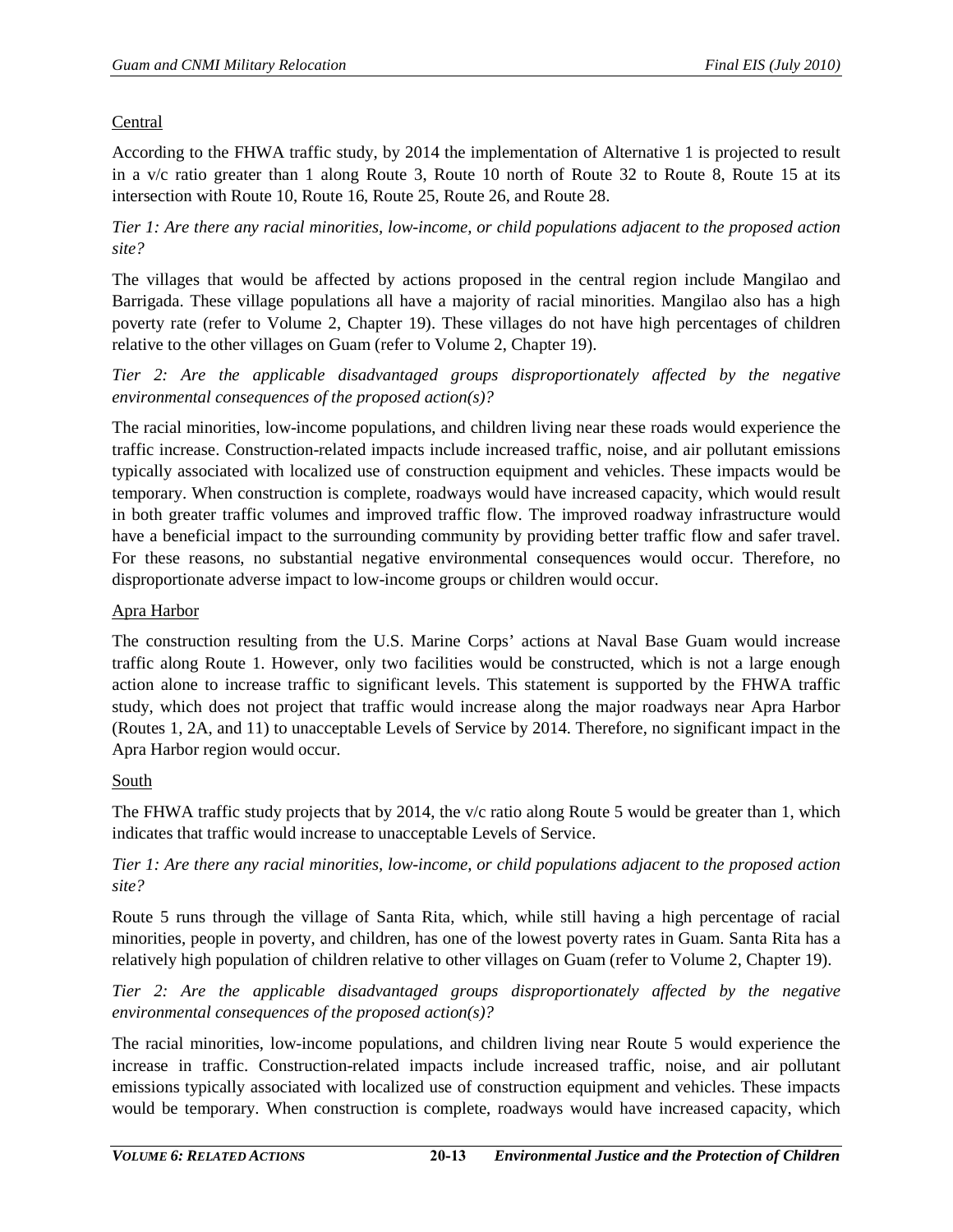would result in both greater traffic volumes and improved traffic flow. The improved roadway infrastructure would have a beneficial impact on the surrounding community by providing better traffic flow and safer travel. For these reasons, no substantial negative environmental consequences would occur. Therefore, no disproportionate adverse impact on low-income populations or children would occur.

20.2.6.2 Alternative 2 (Preferred Alternative)

The roadway projects for Alternative 2 include those listed in Volume 6, Chapter 2, with the exception of the following GRN projects: #38A, #39A, #41A, #47, #48, #49, #49A, #63, and #74.

North

*Tier 1: Are there any racial minorities, low-income, or child populations adjacent to the proposed action site?*

Same as for Alternative 1.

*Tier 2: Are the applicable disadvantaged groups disproportionately affected by the negative environmental consequences of the proposed action(s)?* 

Same as for Alternative 1.

Central

*Tier 1: Are there any racial minorities, low-income, or child populations adjacent to the proposed action site?* 

Same as for Alternative 1.

*Tier 2: Are the applicable disadvantaged groups disproportionately affected by the negative environmental consequences of the proposed action(s)?* 

Same as for Alternative 1.

Apra Harbor

Same as Alternative 1.

South

*Tier 1: Are there any racial minorities, low-income, or child populations adjacent to the proposed action site?* 

Same as for Alternative 1.

*Tier 2: Are the applicable disadvantaged groups disproportionately affected by the negative environmental consequences of the proposed action(s)?* 

Same as for Alternative 1.

20.2.6.3 Alternative 3

The roadway projects for Alternative 3 include those listed in Volume 6, Chapter 2, with the exception of the following GRN projects: #20, #31, #38A, #39A, #41, #41A, and #124.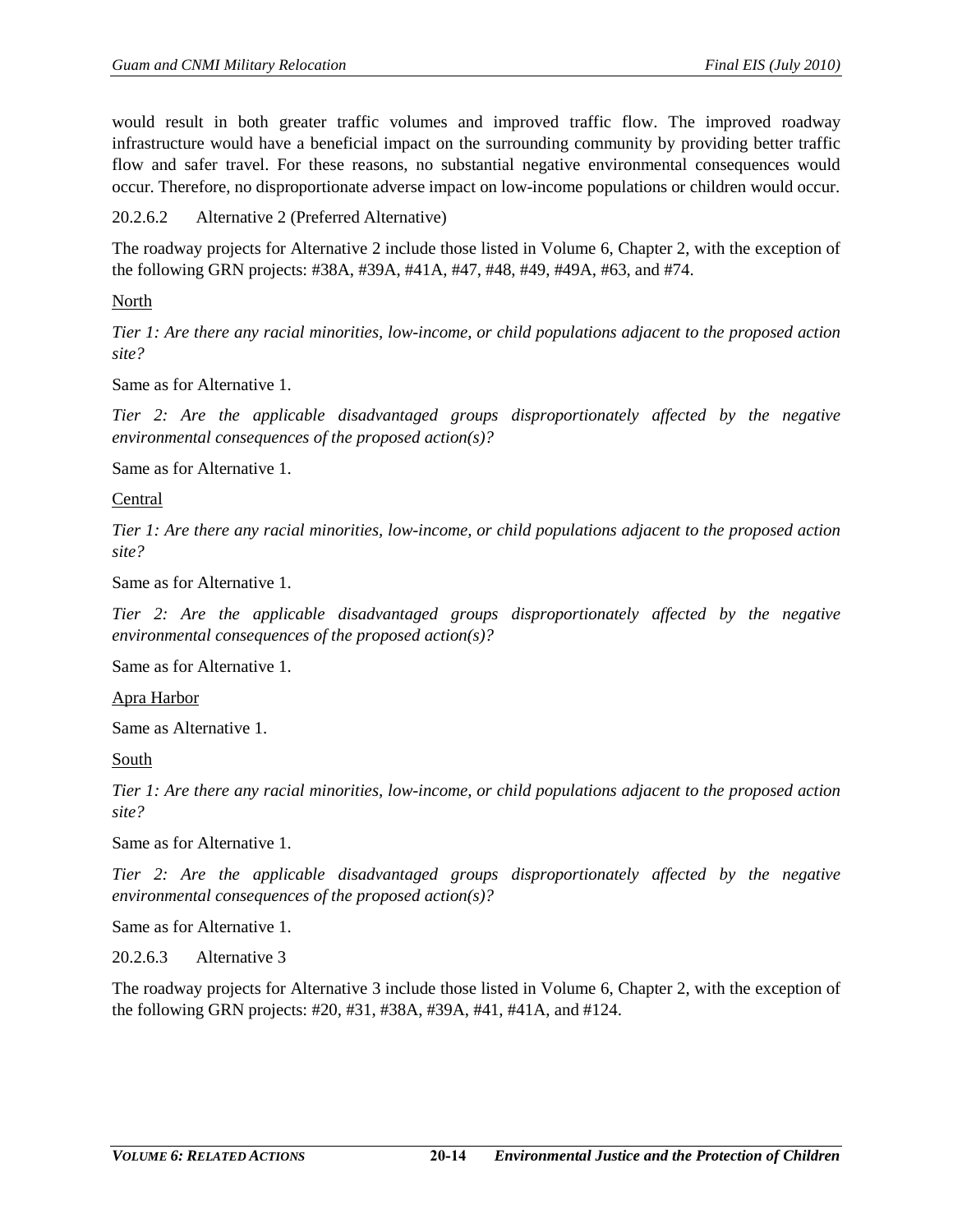North

*Tier 1: Are there any racial minorities, low-income, or child populations adjacent to the proposed action site?* 

Same as for Alternative 1.

*Tier 2: Are the applicable disadvantaged groups disproportionately affected by the negative environmental consequences of the proposed action(s)?* 

Same as for Alternative 1.

Central

*Tier 1: Are there any racial minorities, low-income, or child populations adjacent to the proposed action site?* 

Same as for Alternative 1.

*Tier 2: Are the applicable disadvantaged groups disproportionately affected by the negative environmental consequences of the proposed action(s)?* 

Same as for Alternative 1.

Apra Harbor

Same as Alternative 1.

South

*Tier 1: Are there any racial minorities, low-income, or child populations adjacent to the proposed action site?* 

Same as for Alternative 1.

*Tier 2: Are the applicable disadvantaged groups disproportionately affected by the negative environmental consequences of the proposed action(s)?* 

Same as for Alternative 1.

20.2.6.4 Alternative 8

The roadway projects for Alternative 8 include those listed in Volume 6, Chapter 2, with the exception of the following GRN projects: #38, #39, #41, #47, #48, #49, #63, and #74.

North

*Tier 1: Are there any racial minorities, low-income, or child populations adjacent to the proposed action site?* 

Same as for Alternative 1.

*Tier 2: Are the applicable disadvantaged groups disproportionately affected by the negative environmental consequences of the proposed action(s)?* 

Same as for Alternative 1.

*Tier 3: Would the disproportionate adverse effect(s) be significant?* 

Same as for Alternative 1.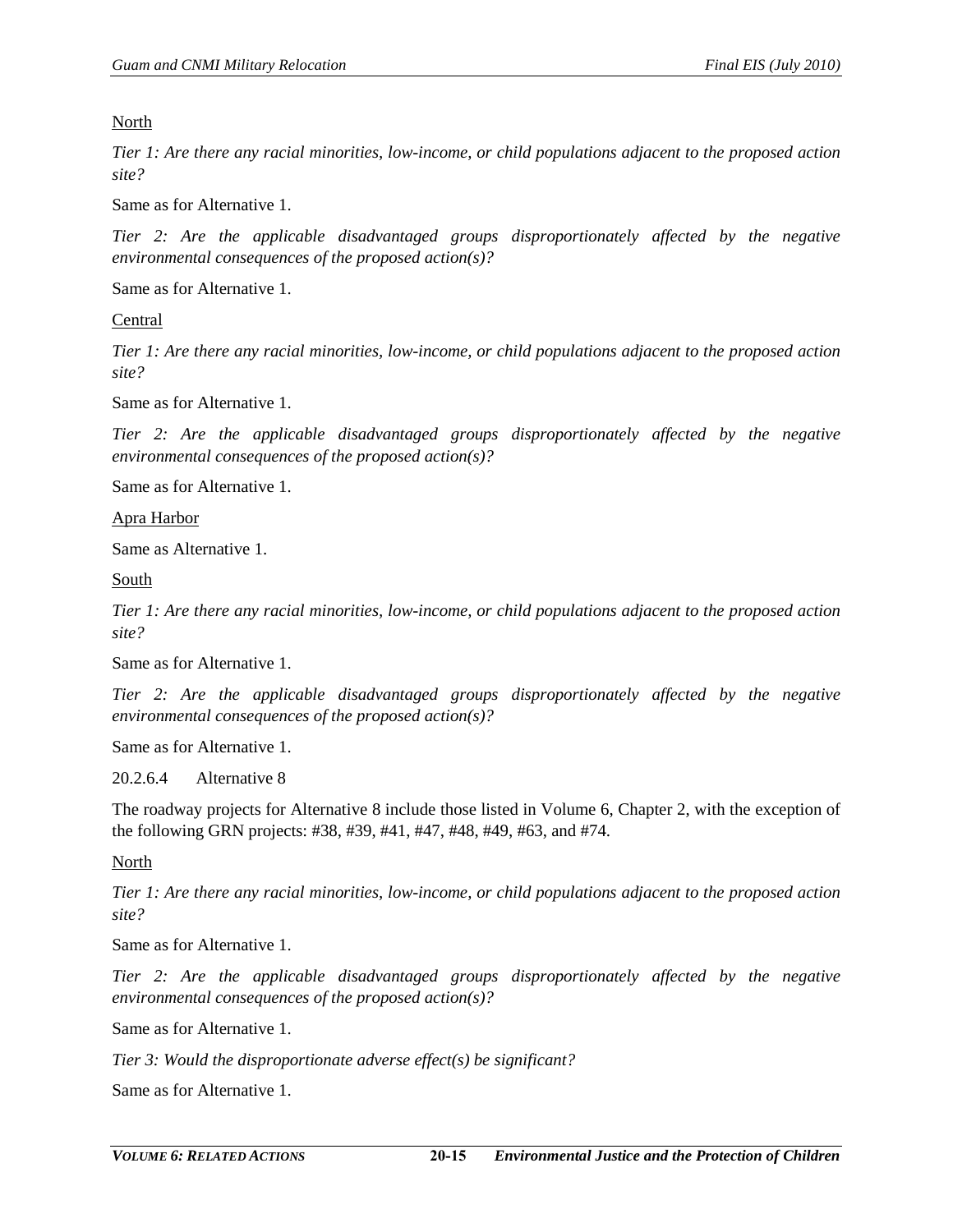### Central

*Tier 1: Are there any racial minorities, low-income, or child populations adjacent to the proposed action site?* 

Same as for Alternative 1.

*Tier 2: Are the applicable disadvantaged groups disproportionately affected by the negative environmental consequences of the proposed action(s)?* 

Same as for Alternative 1.

Apra Harbor

Same as Alternative 1.

South

*Tier 1: Are there any racial minorities, low-income, or child populations adjacent to the proposed action site?* 

Same as for Alternative 1.

*Tier 2: Are the applicable disadvantaged groups disproportionately affected by the negative environmental consequences of the proposed action(s)?* 

Same as for Alternative 1.

20.2.6.5 Alternative 2 Constrained

The DoD, FHWA, and GovGuam continue to work cooperatively to develop a funding plan for the off base roadway and intersection capacity projects. As of February 2010, a limited number of off base roadway projects had been identified as having funding or reasonable expectation of being funded. Additional traffic analysis was completed for the 17 roadways and 42 intersections, assuming that only a limited number of projects would be funded. These projects are either DAR-certified or determined to be DAR-eligible at this time (see Volume 6, Chapter 1, Section 1.1.4, Project Location, Funding, and Setting). The evaluation of the remaining road projects for DAR eligibility and certification is continuing. The additional analysis that was performed for Alternative 2 (the Preferred Alternative) included only the following off base roadway and intersection projects:

- Route 3, Route 28 to Route 9; widen to five lanes
- Route 9, Route 3 to Andersen AFB North Gate; widen to five lanes
- Route 9, Andersen AFB to Route 1; widen to three lanes
- Route 1/3 Intersection
- Route 1/8 Intersection
- Route 1/11 Intersection
- Route 3/3A Intersection
- Military Access Points as described for the Preferred Alternative (Alternative 2)

The purpose of analyzing the impacts of only these roadway improvements is to determine the impact of the housing and additional military base traffic on Guam roadways with only a select number of roadway improvement projects [\(Table 20.2-1\)](#page-16-0). Because the majority of the relocated military population would reside in the Finegayan area, the roadways adjacent to this area, Routes 3 and 9, would receive the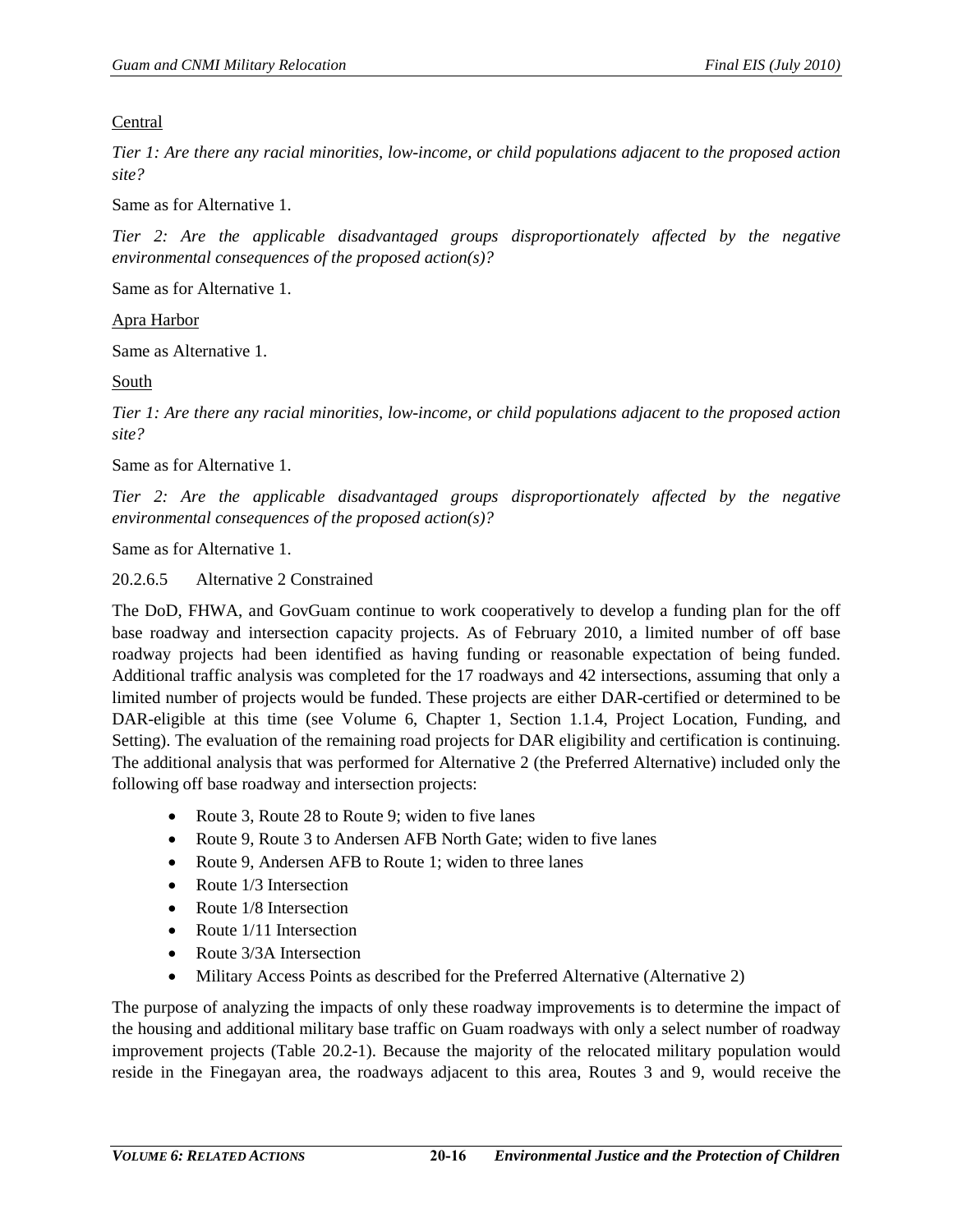majority of the new traffic. The majority of the roadway projects that are expected to be funded are in the Finegayan area.

<span id="page-16-0"></span>

| Table 20.2-1. Summary of Potential Impacts – Comparison of Alternative 2 and Alternative 2 |
|--------------------------------------------------------------------------------------------|
| Constrained**                                                                              |

| Alternative 2*                                                                                                                                                                                     | Alternative2 Constrained                                                                                                                                                                                 |  |  |  |  |
|----------------------------------------------------------------------------------------------------------------------------------------------------------------------------------------------------|----------------------------------------------------------------------------------------------------------------------------------------------------------------------------------------------------------|--|--|--|--|
| Construction (direct and indirect impacts are the same)                                                                                                                                            |                                                                                                                                                                                                          |  |  |  |  |
| NI<br>No disproportionately<br>high and adverse effects<br>on low-income<br>populations and children<br>related to temporary<br>traffic, noise, and air<br>quality impacts during<br>construction. | Same impacts as<br>Alternative 2.                                                                                                                                                                        |  |  |  |  |
| Operation (direct and indirect impacts are the same)                                                                                                                                               |                                                                                                                                                                                                          |  |  |  |  |
| BI                                                                                                                                                                                                 | SІ                                                                                                                                                                                                       |  |  |  |  |
| Beneficial impact to low-<br>income populations and<br>children due to<br>improved, safer roadway<br>infrastructure after<br>construction is<br>completed.                                         | Significant<br>disproportionately high<br>and adverse effects to<br>low-income<br>populations and<br>children due to traffic<br>congestion associated<br>with additional housing<br>and base activities. |  |  |  |  |

*Legend:* BI = Beneficial impact; LSI = Less than significant impact; SI = Significant impact; \*Preferred Alternative; \*\*Assumes only limited number of off base roadway widening and intersection improvement projects are constructed.

Comparison of Alternative 2 and Alternative 2 Constrained – Limited Roadway Improvements

The analysis for Alternative 2 Constrained, with limited roadway improvements showed that there would be significant congestion resulting from traffic associated with the additional housing and base activities without the full recommended off base roadway improvements. Alternative 2 Constrained would involve less construction activity than proposed for Alternative 2. As a result, construction emissions and air quality emissions for Alternative 2 Constrained are expected to be lower than those predicted for Alternative 2.

*Tier 1: Are there any racial minorities, low-income, or child populations adjacent to the proposed action site?* 

Over 90% of the local population in Dededo and Yigo are racial minorities (refer to Volume 2, Chapter 19). Both Dededo and Yigo have a high poverty rate although some villages in Guam have higher poverty rates. Both Dededo and Yigo have a high percentage of children (refer to Volume 2, Chapter 19).

*Tier 2: Are the applicable disadvantaged groups disproportionately affected by the negative environmental consequences of the proposed action(s)?* 

Impacts from increased traffic would affect all groups living in or using the roadways of Dededo and Yigo in the same manner. However, low-income populations and children living or present near the roadway would likely be more susceptible to the adverse effects of traffic congestion and would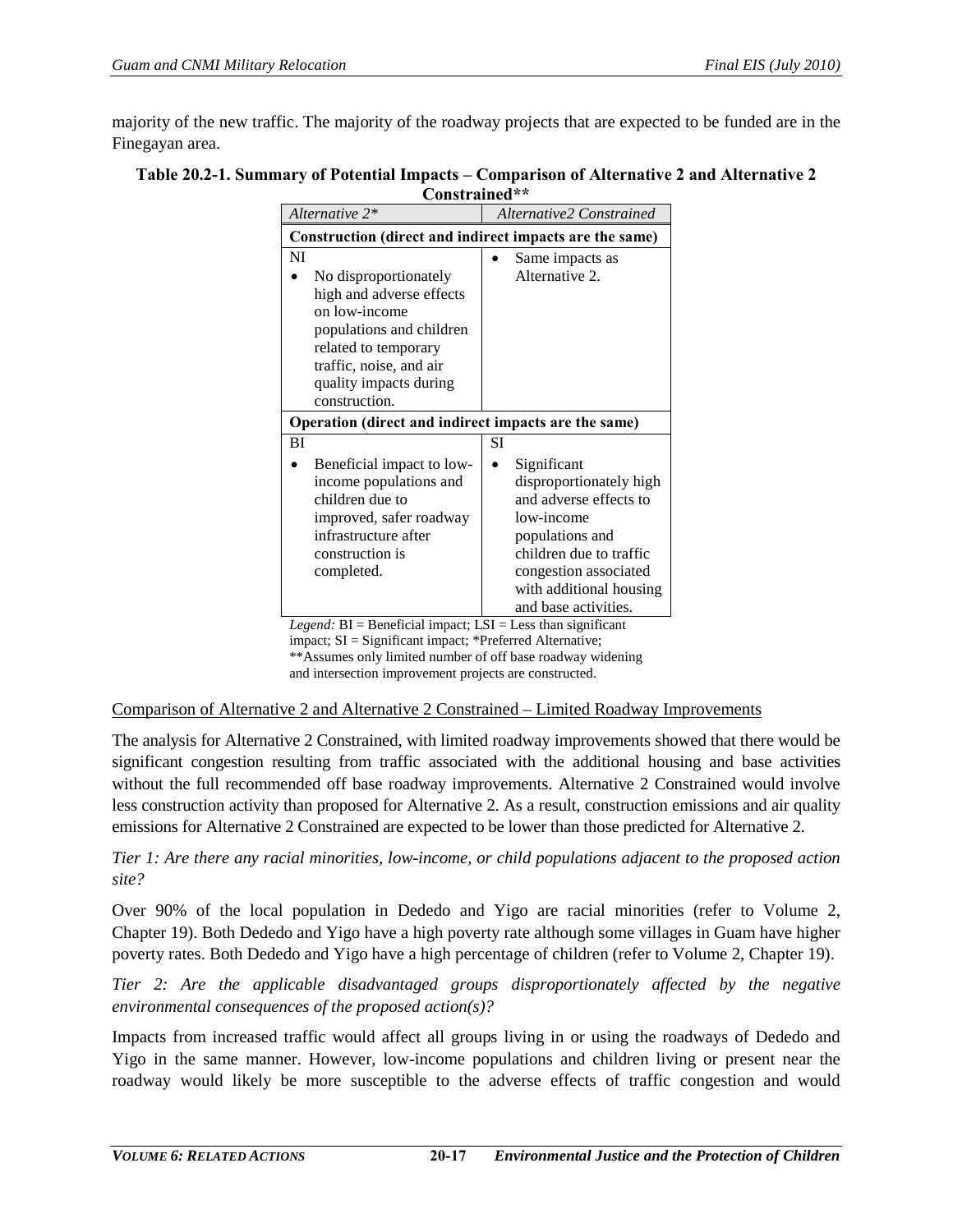experience disproportionate impacts from traffic increases associated with additional housing and base activities during roadway construction and after construction is complete.

*Tier 3: Would the disproportionate adverse effect(s) be significant?* 

Disproportionately high and adverse effects on low-income populations and children from traffic increases would be significant.

### Proposed Mitigation Measures

Proposed mitigation measures described in Chapter 4 of Volume 6 would reduce the significant impacts on low-income populations and children.

# **20.2.7 No-Action Alternative**

Under the no-action alternative, no utility or roadway upgrades or improvements associated with the proposed actions would occur and existing operations at the proposed project areas would continue. There would be no noise or traffic impacts related to construction and no increase in military population. Anticipated beneficial effects of increased utility and roadway capacity would not be realized. The noaction alternative would have no adverse environmental justice impacts on the villages of Dededo, Barrigada, and Mangilao in particular or the island of Guam in general.

### **20.2.8 Summary of Impacts**

This section summarizes the potential environmental justice impacts associated with the proposed action alternatives for each major component – power, potable water, wastewater, solid waste, and off base roadways.

[Table 20.2-2](#page-17-0) summarizes the potential impacts of the power alternative. The power alternative would have the beneficial impact of increasing capacity. The alternative was evaluated for disproportionate environmental justice effects regarding changes in air emissions, changes to electrical user fees, and changes in reliability of the islandwide power supply. As shown in the table, no impacts would occur with regard to air emissions, user fees, or system reliability. No significant disproportionate adverse impacts to low-income populations or children would occur under any of the alternatives.

| Basic Alternative 1*                                                            |  |  |  |  |
|---------------------------------------------------------------------------------|--|--|--|--|
| <b>Construction and Operation Impacts</b>                                       |  |  |  |  |
| NI                                                                              |  |  |  |  |
| No environmental justice impacts to low-income                                  |  |  |  |  |
| populations or children related to air emissions.                               |  |  |  |  |
| NI                                                                              |  |  |  |  |
| No environmental justice impacts to low-income                                  |  |  |  |  |
| populations or children related to electrical user fees.                        |  |  |  |  |
| NI                                                                              |  |  |  |  |
| No environmental justice impacts to low-income<br>٠                             |  |  |  |  |
| populations or children related to power supply reliability.                    |  |  |  |  |
| <i>Legend</i> : LSI = Less than significant impact; NI = No impact; * Preferred |  |  |  |  |
| Alternative.                                                                    |  |  |  |  |

<span id="page-17-0"></span>

| Table 20.2-2. Summary of Potential Impacts: Power Alternatives |  |  |  |  |  |  |
|----------------------------------------------------------------|--|--|--|--|--|--|
|----------------------------------------------------------------|--|--|--|--|--|--|

[Table 20.2-3](#page-18-0) summarizes the potential impacts of each potable water alternative. Under Alternative 1, indirect impacts would be experienced by the GWA water system during the construction period because of the overall construction workforce required to implement the proposed action, induced civilian population growth, and anticipated regular civilian growth. These impacts would be significant to the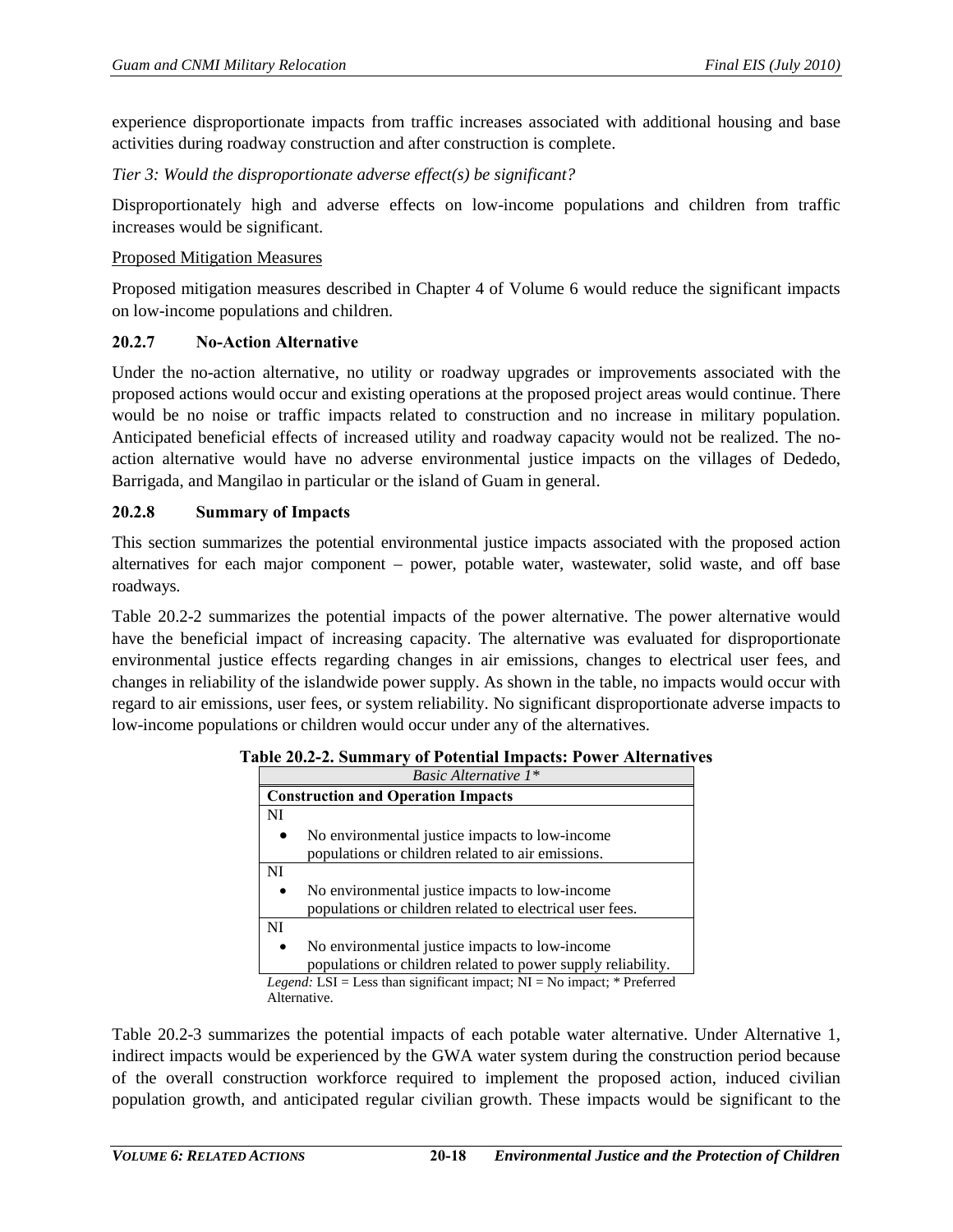overall population; therefore, the indirect impact would have significant disproportionate impacts on lowincome populations and children of low-income families.

<span id="page-18-0"></span>

| Table 2012 01 Summary of Foleman Impacts. Folable watch Thier matrics                                                                                                                                                                                                                                                                                                                                                                                                                                                                                                                                                                |                                                                                                                                                                                                                                                                                                                                                           |  |  |  |
|--------------------------------------------------------------------------------------------------------------------------------------------------------------------------------------------------------------------------------------------------------------------------------------------------------------------------------------------------------------------------------------------------------------------------------------------------------------------------------------------------------------------------------------------------------------------------------------------------------------------------------------|-----------------------------------------------------------------------------------------------------------------------------------------------------------------------------------------------------------------------------------------------------------------------------------------------------------------------------------------------------------|--|--|--|
| <b>Basic Alternative 1</b>                                                                                                                                                                                                                                                                                                                                                                                                                                                                                                                                                                                                           | <b>Basic Alternative 2</b>                                                                                                                                                                                                                                                                                                                                |  |  |  |
| <b>Construction Impacts (direct with indirect in parentheses)</b>                                                                                                                                                                                                                                                                                                                                                                                                                                                                                                                                                                    |                                                                                                                                                                                                                                                                                                                                                           |  |  |  |
| NI(NI)                                                                                                                                                                                                                                                                                                                                                                                                                                                                                                                                                                                                                               | NI(NI)                                                                                                                                                                                                                                                                                                                                                    |  |  |  |
| No disproportionately high and adverse effect<br>on low-income populations or children from<br>construction.                                                                                                                                                                                                                                                                                                                                                                                                                                                                                                                         | No disproportionately high and adverse effect on<br>٠<br>low-income populations or children from<br>construction.                                                                                                                                                                                                                                         |  |  |  |
| <b>Operation Impacts (direct with indirect in parentheses)</b>                                                                                                                                                                                                                                                                                                                                                                                                                                                                                                                                                                       |                                                                                                                                                                                                                                                                                                                                                           |  |  |  |
| NI(SI)<br>The water system would be upgraded to serve<br>increased DoD demand. (Water shortages and<br>associated public health and safety and health<br>care services impacts with increased demand of<br>construction workforce and induced civilian<br>population growth.)<br>$TOT$ $T$ $A$<br>$\mathbf{r}$ $\mathbf{r}$ $\mathbf{r}$ $\mathbf{r}$ $\mathbf{r}$ $\mathbf{r}$ $\mathbf{r}$ $\mathbf{r}$ $\mathbf{r}$ $\mathbf{r}$ $\mathbf{r}$ $\mathbf{r}$ $\mathbf{r}$ $\mathbf{r}$ $\mathbf{r}$ $\mathbf{r}$ $\mathbf{r}$ $\mathbf{r}$ $\mathbf{r}$ $\mathbf{r}$ $\mathbf{r}$ $\mathbf{r}$ $\mathbf{r}$ $\mathbf{r}$ $\mathbf{$ | NI(SI)<br>The water system would be upgraded to serve<br>$\bullet$<br>increased DoD demand. (Water shortages and<br>associated public health and safety and health care<br>services impacts with increased demand of<br>construction workforce and induced civilian<br>population growth.)<br>$\cdot$ $\sim$<br>$\mathbf{r}$ . The state and $\mathbf{r}$ |  |  |  |

# **Table 20.2-3. Summary of Potential Impacts: Potable Water Alternatives**

*Legend:* DoD = Department of Defense; LSI = Less than significant impact; NI = No impact; SI = Significant impact.

[Table 20.2-4](#page-18-1) summarizes the potential impacts of each wastewater alternative. Direct operational impacts associated with wastewater discharges that would flow to the upgraded NDWWTP would be less than significant. However, without upgrades to other wastewater treatment facilities on Guam being implemented prior to the construction period, the increased wastewater flows associated with the indirect effects of increased construction worker and civilian populations are expected to result in significant impacts to wastewater treatment facilities and associated impacts on public health problems and health care services that would disproportionately affect low-income populations and children of low-income families.

The sewer upgrades proposed in Basic Alternatives 1a and 1b would not have any adverse environmental impacts during the construction period.

<span id="page-18-1"></span>

| Table 20.2-4. Summary of Folchtial Impacts. Wastewatch Alternatives                                                                                                                                                                                                                                                                                                                                                                                          |                                                                                                                             |  |  |  |  |  |
|--------------------------------------------------------------------------------------------------------------------------------------------------------------------------------------------------------------------------------------------------------------------------------------------------------------------------------------------------------------------------------------------------------------------------------------------------------------|-----------------------------------------------------------------------------------------------------------------------------|--|--|--|--|--|
| Basic Alternative 1a*                                                                                                                                                                                                                                                                                                                                                                                                                                        | <b>Basic Alternative 1b</b>                                                                                                 |  |  |  |  |  |
| <b>Construction Impacts (direct with indirect in parentheses)</b>                                                                                                                                                                                                                                                                                                                                                                                            |                                                                                                                             |  |  |  |  |  |
| NI(NI)<br>No disproportionately high and adverse effect<br>low-income populations or children from<br>construction.                                                                                                                                                                                                                                                                                                                                          | NI(NI)<br>No disproportionately high and adverse effect<br>٠<br>on low-income populations or children from<br>construction. |  |  |  |  |  |
| <b>Operation Impacts (direct with indirect in parentheses)</b>                                                                                                                                                                                                                                                                                                                                                                                               |                                                                                                                             |  |  |  |  |  |
| NI(SI)                                                                                                                                                                                                                                                                                                                                                                                                                                                       | NI(SI)                                                                                                                      |  |  |  |  |  |
| The NDWWTP would be upgraded to include<br>٠<br>required sewer improvements to serve<br>increased DoD demand; therefore, no impacts<br>on low-income populations or children.<br>(Significant indirect wastewater impacts and<br>associated heath and health care services<br>impacts on low-income populations, including<br>children of low-income families with increased<br>demand of construction workforce and induced<br>civilian population growth). | Same as Basic Alternative 1a.                                                                                               |  |  |  |  |  |

#### **Table 20.2-4. Summary of Potential Impacts: Wastewater Alternatives**

*Note:* Potential impacts under Long-term Alternatives 1-4 would be analyzed under future National Environmental Policy Act documentation; potential impacts listed herein are general and not final. *Legend:* DoD = Department of Defense; LSI = Less than significant impact; NDWWTP = Northern District Wastewater Treatment Plant; NI = No impact; SI = Significant impact; \* Preferred Alternative.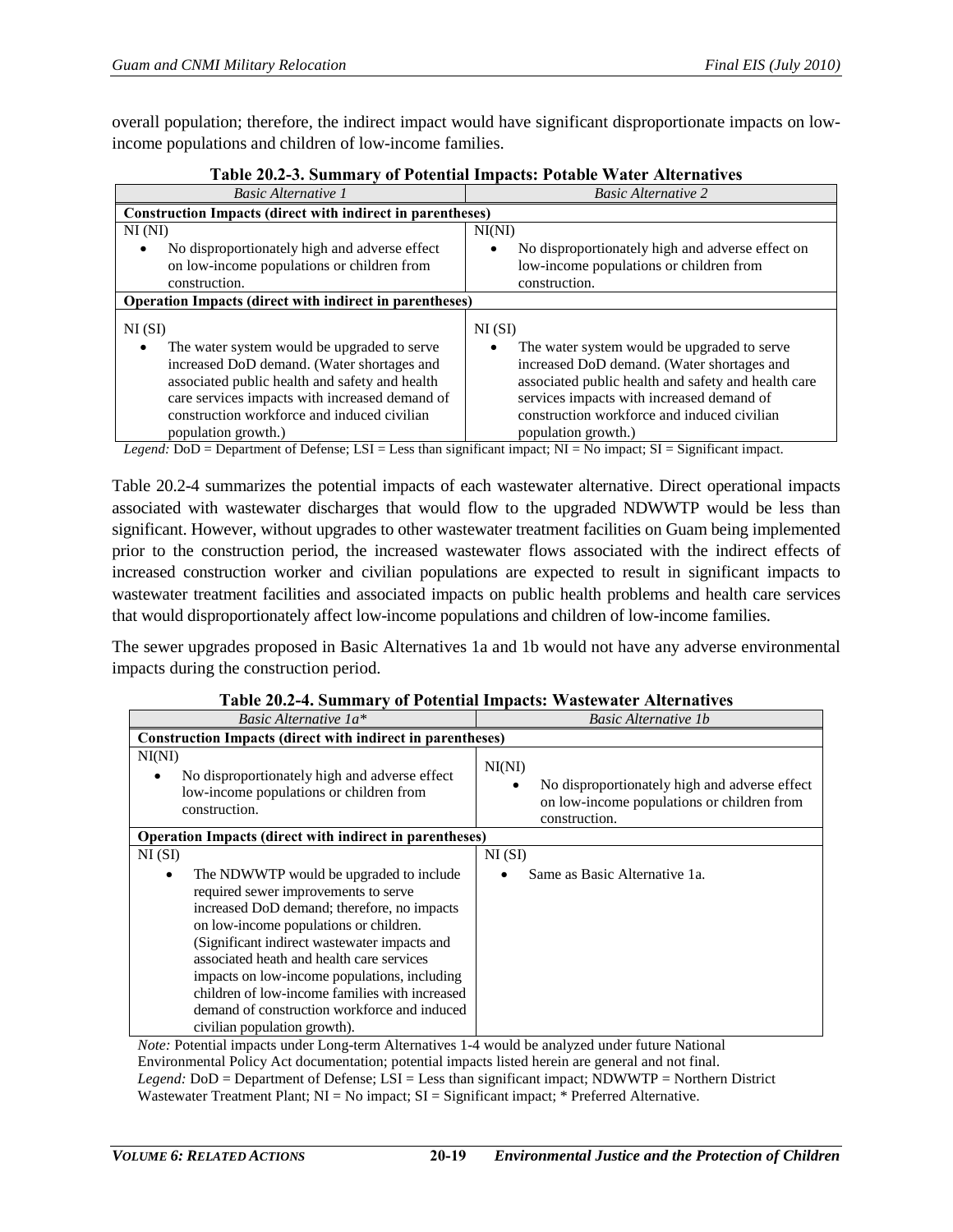<span id="page-19-0"></span>As shown in [Table 20.2-5,](#page-19-0) no impacts associated with environmental justice or protection of children are anticipated under the Preferred Alternative for solid waste.

| Table 20.2-5. Summary of Potential Impacts: Solid Waste |  |
|---------------------------------------------------------|--|
| Basic Alternative 1 (Preferred Alternative)             |  |
| <b>Construction and Operation Impacts</b>               |  |
|                                                         |  |
| <i>Legend:</i> $NI = No$ impact.                        |  |

[Table 20.2-6](#page-19-1) summarizes the potential impacts of each off base roadway alternative. Proposed roadway projects include intersection improvements, bridge replacements, pavement strengthening, relocation of Route 15, roadway widening, and the construction of a new road (the Finegayan Connection). Roadway projects would occur in all Guam villages except the southern Guam villages of Yona, Agat, Talofofo, Inarajan, Umatac, and Merizo. While the low-income populations and children living or present near the roadway projects would experience impacts from temporary traffic increases during the construction period, these impacts would be mitigated by the proposed phased project schedule. When construction is complete, the improved roadway infrastructure would have a beneficial impact on the surrounding community. Therefore, no disproportionally high and adverse effects on low-income populations or children would occur.

#### **20.2.9 Summary of Proposed Mitigation Measures**

[Table 20.2-7](#page-20-0) summarizes proposed mitigation measures for each component of the proposed action.

<span id="page-19-1"></span>

| Alternative 1                                                                                                                                                                                                                                                                                                                                                   | Alternative 2*                                 | $\frac{1}{2}$ and $\frac{1}{2}$ of $\frac{1}{2}$ and $\frac{1}{2}$ are $\frac{1}{2}$ and $\frac{1}{2}$ are $\frac{1}{2}$ and $\frac{1}{2}$ are $\frac{1}{2}$<br>Alternative 3 | Alternative 8                                  |  |
|-----------------------------------------------------------------------------------------------------------------------------------------------------------------------------------------------------------------------------------------------------------------------------------------------------------------------------------------------------------------|------------------------------------------------|-------------------------------------------------------------------------------------------------------------------------------------------------------------------------------|------------------------------------------------|--|
| Construction (direct and indirect impacts are the same)                                                                                                                                                                                                                                                                                                         |                                                |                                                                                                                                                                               |                                                |  |
| NI<br>No disproportionately<br>٠<br>high and adverse<br>effects on low-income<br>populations or children<br>from construction.                                                                                                                                                                                                                                  | Same impacts as<br>٠<br>Alternative 1.         | Same impacts as<br>$\bullet$<br>Alternative 1.                                                                                                                                | Same impacts as<br>٠<br>Alternative 1.         |  |
| Operation (direct and indirect impacts are the same)                                                                                                                                                                                                                                                                                                            |                                                |                                                                                                                                                                               |                                                |  |
| NI<br>• No disproportionately<br>high and adverse<br>effects on low-income<br>populations or children<br>related to roadway<br>infrastructure after<br>construction is<br>completed.<br>BI<br>Beneficial impact to<br>٠<br>low-income<br>populations and<br>children due to<br>improved, safer<br>roadway infrastructure<br>after construction is<br>completed. | Same impacts as<br>$\bullet$<br>Alternative 1. | Same impacts as<br>$\bullet$<br>Alternative 1.                                                                                                                                | Same impacts as<br>$\bullet$<br>Alternative 1. |  |

**Table 20.2-6. Summary of Roadway Project Impacts** 

*Legend:* LSI = Less than significant impact; BI = Beneficial impact; \*Preferred Alternative.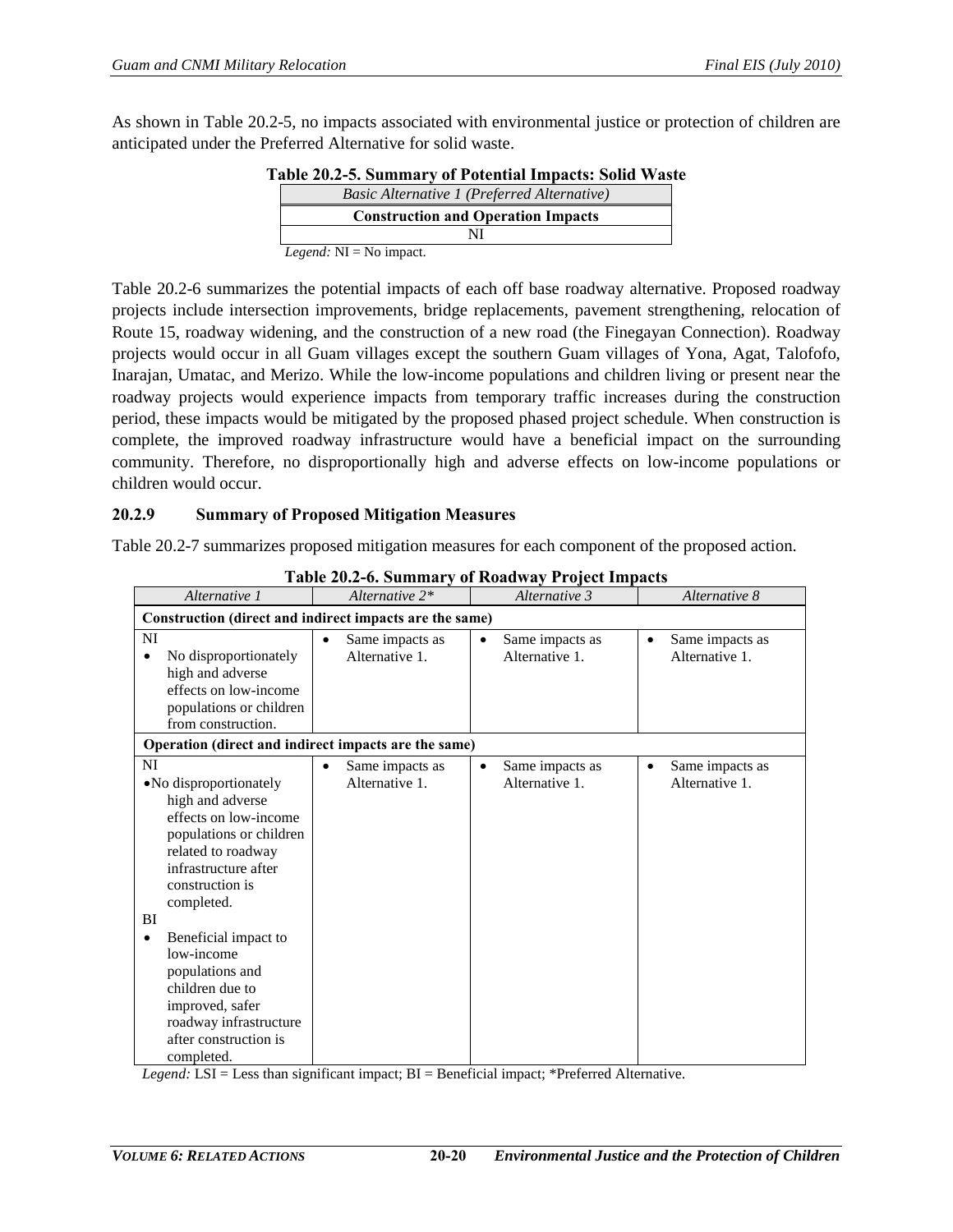<span id="page-20-0"></span>

| Power                                                                 | Potable Water                                                                                                                  |                                                                                                                             | Solid Waste                            | Off Base Roadway                                      |
|-----------------------------------------------------------------------|--------------------------------------------------------------------------------------------------------------------------------|-----------------------------------------------------------------------------------------------------------------------------|----------------------------------------|-------------------------------------------------------|
| <i>Alternatives</i><br>Wastewater Alternatives<br><i>Alternatives</i> |                                                                                                                                | <i>Alternatives</i>                                                                                                         | <i>Alternatives</i>                    |                                                       |
| <b>Utilities</b>                                                      |                                                                                                                                |                                                                                                                             |                                        |                                                       |
| N <sub>0</sub><br>mitigations<br>needed.                              | The DoD would<br>$\bullet$<br>implement the<br>mitigation measures<br>in Volume 6,<br>Chapter 3 and<br>Volume 7, Chapter<br>2. | The DoD would<br>$\bullet$<br>implement the<br>mitigation measures<br>in Volume 6, Chapter<br>3 and Volume 7,<br>Chapter 2. | No mitigations<br>$\bullet$<br>needed. | N <sub>0</sub><br>$\bullet$<br>mitigations<br>needed. |
| <b>Public Health and Safety</b>                                       |                                                                                                                                |                                                                                                                             |                                        |                                                       |
| N <sub>0</sub><br>mitigations<br>needed.                              | The DoD would<br>$\bullet$<br>implement the<br>mitigation measures<br>in Volume 6.<br>Chapter 3 and<br>Volume 7, Chapter<br>2. | The DoD would<br>$\bullet$<br>implement the<br>mitigation measures<br>in Volume 6, Chapter<br>3 and Volume 7,<br>Chapter 2. | No mitigations<br>$\bullet$<br>needed. | N <sub>0</sub><br>$\bullet$<br>mitigations<br>needed. |

|  |  |  |  | <b>Table 20.2-7. Summary of Proposed Mitigation Measures</b> |
|--|--|--|--|--------------------------------------------------------------|
|--|--|--|--|--------------------------------------------------------------|

*Legend:* DoD = Department of Defense; EIS = Environmental Impact Statement.